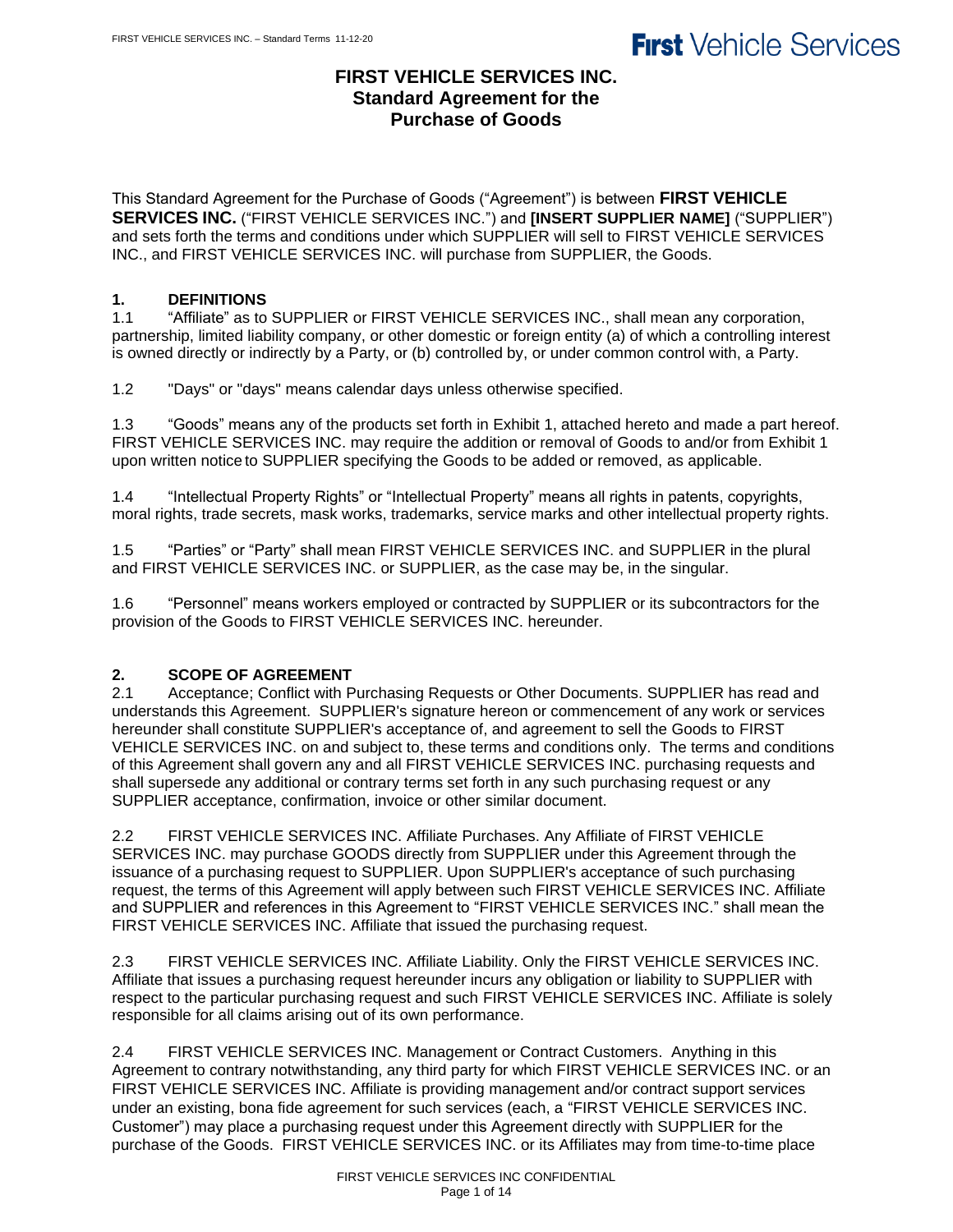## **FIRST VEHICLE SERVICES INC. Standard Agreement for the Purchase of Goods**

purchasing requests for Goods for and on behalf of a FIRST VEHICLE SERVICES INC. Customer. In such event, FIRST VEHICLE SERVICES INC. shall be deemed to do so as an agent of the FIRST VEHICLE SERVICES INC. Customer, and the FIRST VEHICLE SERVICES INC. Customer for which FIRST VEHICLE SERVICES INC. so acts as agent (and not FIRST VEHICLE SERVICES INC.) shall be solely responsible for all claims arising out of it own performance under such purchasing request. Each FIRST VEHICLE SERVICES INC. Customer hereby acknowledges that it will fully comply with and be bound by the terms and conditions of this Agreement with respect to any purchasing request issued by, or on behalf of, the FIRST VEHICLE SERVICES INC. Customer. In no event shall FIRST VEHICLE SERVICES INC. or its Affiliates be deemed to be a guarantor of, or otherwise be responsible for, any performance or payment obligation of an FIRST VEHICLE SERVICES INC. Customer under any purchasing request issued by an FIRST VEHICLE SERVICES INC. Customer or by FIRST VEHICLE SERVICES INC. or its Affiliates for and on behalf of an FIRST VEHICLE SERVICES INC. Customer. SUPPLIER may independently qualify FIRST VEHICLE SERVICES INC. Customers for the volume of business and credit terms extended.

2.5 Internal Use Only. All Goods purchased by FIRST VEHICLE SERVICES INC. or an FIRST VEHICLE SERVICES INC. Customer hereunder shall be for internal use only and not for resale or as stock in trade.

2.6 Corporate Social Responsibility ("CSR"); SUPPLIER Code of Conduct. It is FIRST VEHICLE SERVICES INC.'s expectation that SUPPLIER will observe and comply with the requirements of the CSR and SUPPLIER Code of Conduct set forth in Exhibit 4, attached hereto and made a part hereof. FIRST VEHICLE SERVICES INC. will monitor and periodically audit SUPPLIER's CSR compliance, and SUPPLIER agrees to document, and upon request make available to FIRST VEHICLE SERVICES INC., its compliance efforts and results to evidence SUPPLIER's commitment to comply with such requirements.

2.7 Utilization of Disadvantaged Business Enterprises (DBE) & Small Business Enterprises (SBE). It is the policy of FIRST VEHICLE SERVICES INC. that disadvantaged and small businesses, as defined in applicable federal and state regulations, will have the maximum practicable opportunity to participate in the awarding of FIRST VEHICLE SERVICES INC. contracts and related subcontracts. SUPPLIER agrees to employ good-faith efforts to carry out this policy through award of subcontracts to small or disadvantaged business enterprises to the fullest extent consistent with the efficient performance of this Agreement. SUPPLIER shall maintain records showing: (a) subcontract awards, specifically to DBEs and SBEs; (b) specific efforts to identify and award such subcontracts to DBEs and SBEs; and (c) copies of executed subcontracts to establish (i) actual DBE and SBE participation, (ii) percent of total purchases and (iii) total amounts paid to DBEs and SBEs. SUPPLIER agrees to submit periodic reports of subcontract and/or SUPPLIER awards to DBEs and SBEs in such form and manner, and at such times, as FIRST VEHICLE SERVICES INC. shall prescribe and will provide FIRST VEHICLE SERVICES INC. reasonable access to SUPPLIER's books, records and accounts for the purpose of verifying DBE and SBE participation and the good-faith efforts to carry out this DBE and SBE policy.

## **3. TERM OF AGREEMENT**

The term of this Agreement will commence on the date of the last signature hereto (the "Effective Date") and will continue thereafter for a period of twenty-four (24) months unless earlier terminated in accordance the provisions hereof or extended by mutual written agreement of the Parties (the "Term").

## **4. NO MINIMUM COMMITMENT; NON-EXCLUSIVITY; ORDERING**

4.1 No Minimum Commitment. This Agreement does not obligate FIRST VEHICLE SERVICES INC. to purchase a minimum volume or specific amount of Goods or forecast the monthly or quarterly quantities required to support its operations.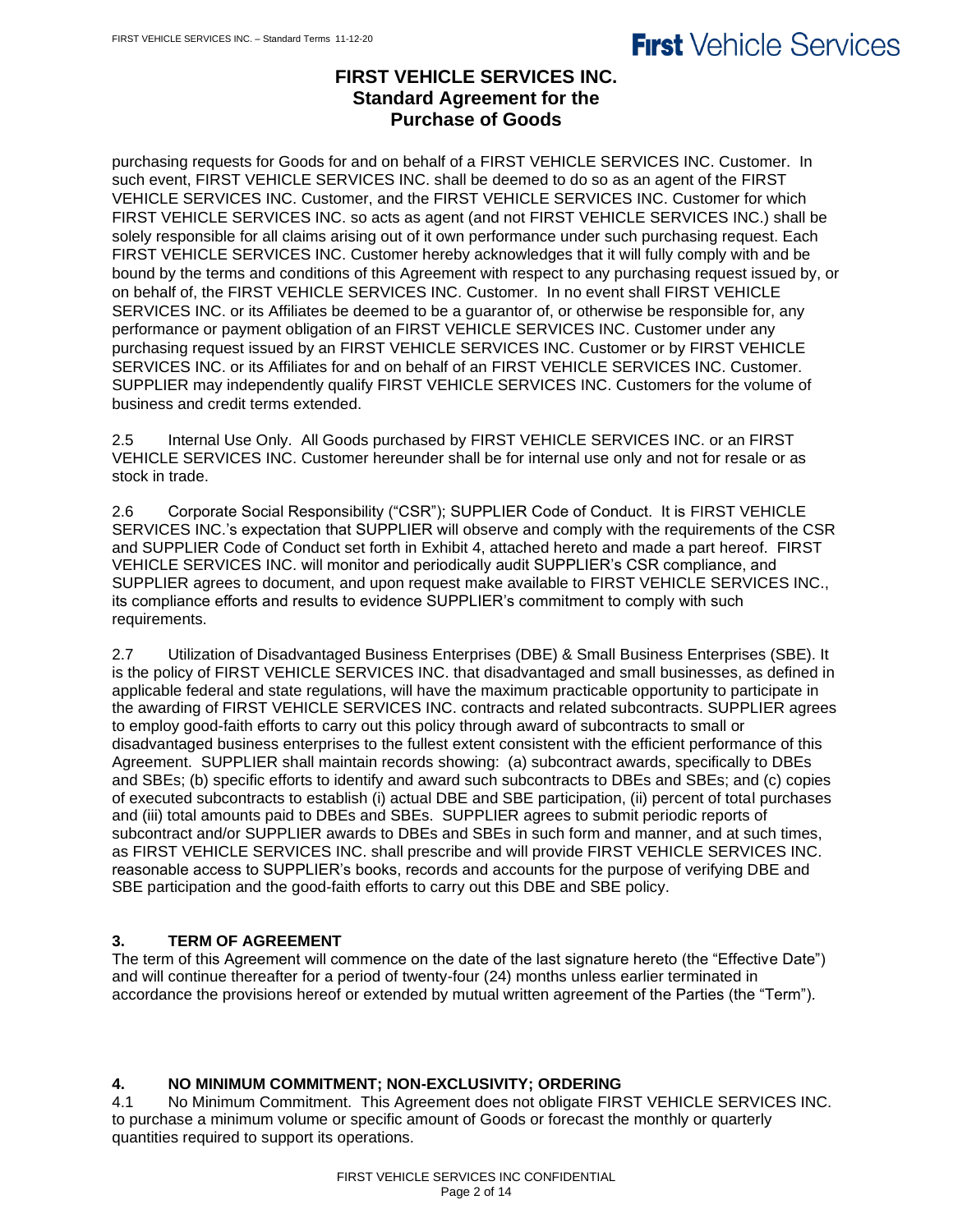## **FIRST VEHICLE SERVICES INC. Standard Agreement for the Purchase of Goods**

4.2 Non-Exclusivity. Anything in this Agreement to the contrary notwithstanding, FIRST VEHICLE SERVICES INC. may manufacture or buy goods from third parties that are identical or similar to the Goods.

4.3 Ordering. Requests for the purchase of Goods hereunder shall be made by one of the following methods:

- a. Letter: A written purchasing request faxed or mailed to SUPPLIER. Such written purchasing request will include delivery location, full name and phone number of authorizing FIRST VEHICLE SERVICES INC. employee, item name, description and part number, quantities, and delivery due date.
- b. Electronic Communication: A written purchasing request transmitted via electronic communication links between the Parties (including email, facsimile or EDI). All such purchasing requests must include delivery location, full name and phone number of authorizing FIRST VEHICLE SERVICES INC. employee, item name, description and part number, quantities, and delivery due date.
- c. SUPPLIER Website: An electronic purchasing request submitted by an authorized FIRST VEHICLE SERVICES INC. employee to SUPPLIER's pre-approved website.

4.4 Written Purchasing Request Requirement. Verbal purchasing requests (including phone calls) are invalid. SUPPLIER will not commence manufacture or delivery of any Goods for FIRST VEHICLE SERVICES INC. or incur any related expenses unless and until it receives a written purchasing request from FIRST VEHICLE SERVICES INC. expressly ordering the Goods and authorizing delivery in accordance with Section 4.3 above. SUPPLIER expressly and irrevocably waives the right to recover any fees, costs, losses, expenses or damages from FIRST VEHICLE SERVICES INC. in connection with any Goods manufactured or delivered prior to SUPPLIER's receipt of an FIRST VEHICLE SERVICES INC. written purchasing request meeting the requirements hereof.

4.5 Proof of Written Purchasing Request. SUPPLIER's failure to provide FIRST VEHICLE SERVICES INC. proof of a written purchasing request may result in non-payment of invoices or a demand for refund of prior payments. Once FIRST VEHICLE SERVICES INC. fully implements its purchasing system, SUPPLIER will be notified that all purchasing commitments require a valid purchase order number. SUPPLIER will comply with such change and thereafter shall not accept any purchasing request from FIRST VEHICLE SERVICES INC. without a valid purchase order number.

## **5. DELIVERY & SHIPPING**

5.1 Delivery. Time is of the essence, and deliveries shall be made in quantities and at the time and place specified by FIRST VEHICLE SERVICES INC.

5.2 Title and Risk of Loss. Unless otherwise agreed in writing by FIRST VEHICLE SERVICES INC., title and risk of loss or damage shall pass to FIRST VEHICLE SERVICES INC. upon SUPPLIER's delivery to FIRST VEHICLE SERVICES INC.'s designated location.

5.3 Changes. FIRST VEHICLE SERVICES INC. may cancel, change or suspend delivery schedules upon notice to SUPPLIER. If Goods are received in advance of schedule, FIRST VEHICLE SERVICES INC. may return such Goods at SUPPLIER's risk and expense. If deliveries will not be made as scheduled, SUPPLIER shall immediately give FIRST VEHICLE SERVICES INC. written notice setting forth the cause and duration of the anticipated delay, granting FIRST VEHICLE SERVICES INC. pro rata allocation of any items in short supply.

5.4 Partial Shipments. FIRST VEHICLE SERVICES INC. reserves the right in its sole discretion to reject partial shipments. No charges for unauthorized transportation will be paid by FIRST VEHICLE SERVICES INC.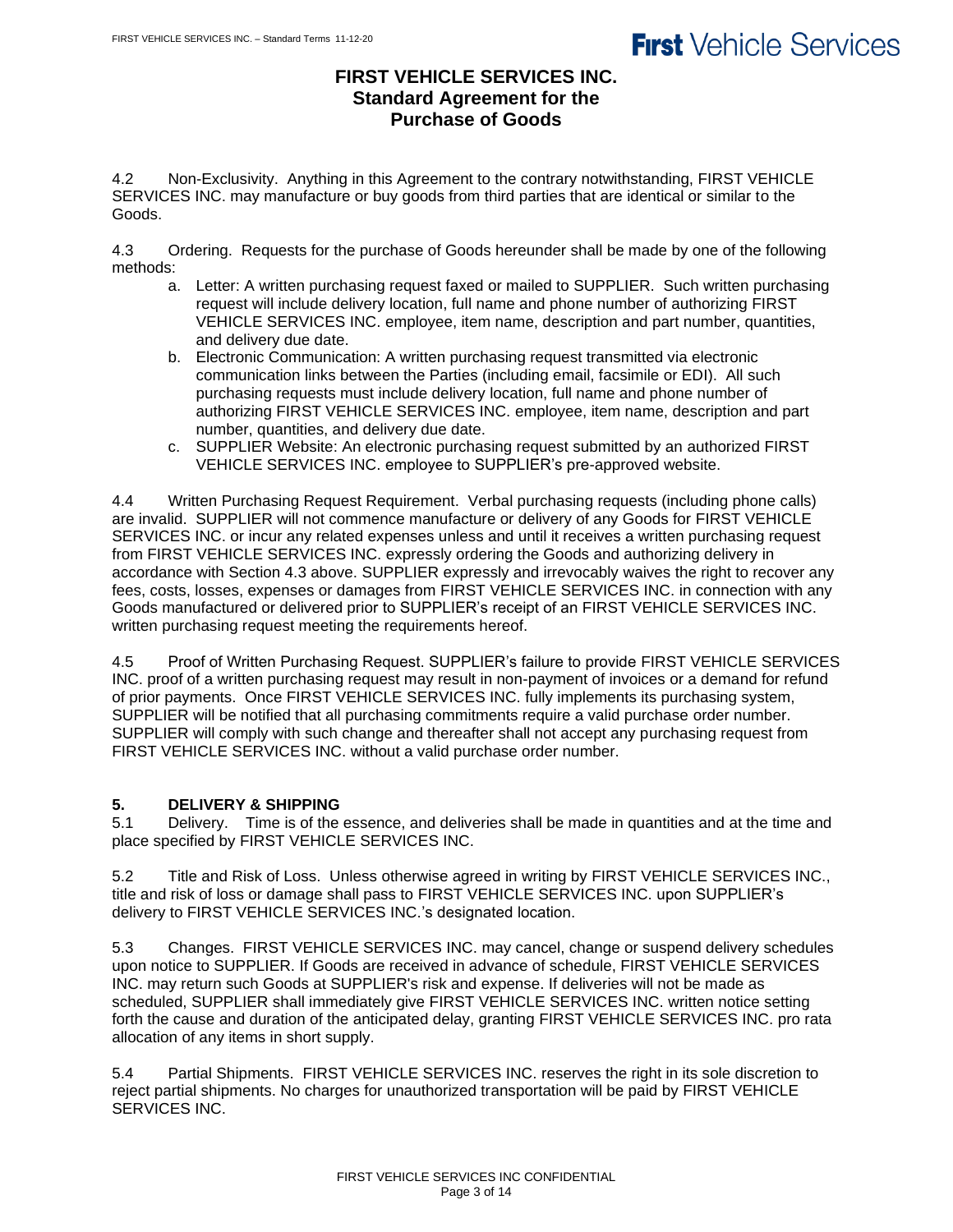## **FIRST VEHICLE SERVICES INC. Standard Agreement for the Purchase of Goods**

5.5 Packing and Marking. SUPPLIER shall: (a) properly pack, mark and ship all Goods in accordance with the requirements of FIRST VEHICLE SERVICES INC., the involved carriers, and if applicable, the country of destination; (b) route shipments in accordance with FIRST VEHICLE SERVICES INC.'s instructions; (c) not charge for handling, packaging, boxing, storage or transportation of Goods, unless otherwise stated as an item on a purchasing request; (d) mark each package with FIRST VEHICLE SERVICES INC.'s purchasing request number, part number and address, and, when multiple packages comprise a single shipment, to consecutively number each package; and (e) show purchasing request numbers and package numbers on all packing slips, bills of lading and invoices.

5.6 Expedited Delivery. If SUPPLIER fails to deliver any Goods at the time and place set forth in the purchasing request, FIRST VEHICLE SERVICES INC. shall have the right to require Supplier, at Supplier's expense, to use expedited delivery methods to complete and deliver the Goods.

5.7 Location List. Upon SUPPLIER's written request, FIRST VEHICLE SERVICES INC. will provide a current list of all FIRST VEHICLE SERVICES INC. locations in the United States and Canada in Exhibit 3, attached hereto and made a part hereof. Location lists are subject to change without notice.

## **6. INSPECTION**

6.1 Inspections not Required. FIRST VEHICLE SERVICES INC. may, but shall not be required to, perform incoming inspections of the Goods. No failure to make a complaint at the time of any such inspection and no approval given during or after such inspection shall constitute a waiver by FIRST VEHICLE SERVICES INC. of any rights or remedies in respect of the Goods and FIRST VEHICLE SERVICES INC. reserves the right to reject the Goods or revoke acceptance in accordance with the terms hereof. After delivery of Goods and acceptance by FIRST VEHICLE SERVICES INC., FIRST VEHICLE SERVICES INC. shall have a reasonable time within which either to reject the Goods or revoke its acceptance. If FIRST VEHICLE SERVICES INC. rejects or revokes its acceptance of Goods as nonconforming, the quantities under the applicable purchasing request will automatically be reduced unless FIRST VEHICLE SERVICES INC. otherwise notifies SUPPLIER in writing. SUPPLIER will not replace quantities so reduced without a new purchasing request from FIRST VEHICLE SERVICES INC.

6.2 Disposition of Nonconforming Goods. Nonconforming Goods will be held by FIRST VEHICLE SERVICES INC. in accordance with SUPPLIER's instructions at SUPPLIER's risk. SUPPLIER's failure to provide written instructions within 10 days, or such shorter period as may be commercially reasonable under the circumstances, after notice of nonconformity shall entitle FIRST VEHICLE SERVICES INC., at FIRST VEHICLE SERVICES INC.'s option, to charge SUPPLIER for storage and handling or to dispose of the Goods without liability to SUPPLIER. Payment for nonconforming Goods shall not constitute an acceptance of them, limit or impair FIRST VEHICLE SERVICES INC.'s right to assert any legal or equitable remedy or relieve SUPPLIER's responsibility for latent defects.

## **7. INTELLECTUAL PROPERTY**

7.1 Intellectual Property Warranty. SUPPLIER represents and warrants to FIRST VEHICLE SERVICES INC. that: (i) SUPPLIER owns, has obtained or is able to obtain, valid licenses for all Intellectual Property Rights that are necessary for the performance of its obligations under the Agreement; (ii) SUPPLIER owns, has obtained or is able to obtain, valid licenses for all intellectual property provided to FIRST VEHICLE SERVICES INC. under this Agreement (the "Licensed Intellectual Property"); (iii) as of the Effective Date there are no pending or to the knowledge of SUPPLIER threatened disputes or claims against SUPPLIER alleging that the use of the Licensed Intellectual Property by SUPPLIER misappropriates or infringes the intellectual property rights of third parties; (iv) none of the rights licensed to FIRST VEHICLE SERVICES INC. hereunder conflicts with any license or covenant not to sue granted by SUPPLIER to any third party; (v) all Licensed Intellectual Property is free of any and all restrictions, settlements, judgments or adverse claims; and (vi) there is no copyright, patent, or trade secret or other proprietary right of a third party that would be infringed or misappropriated by FIRST VEHICLE SERVICES INC.'s use of the Licensed Intellectual Property and/or any other intellectual property provided under this Agreement.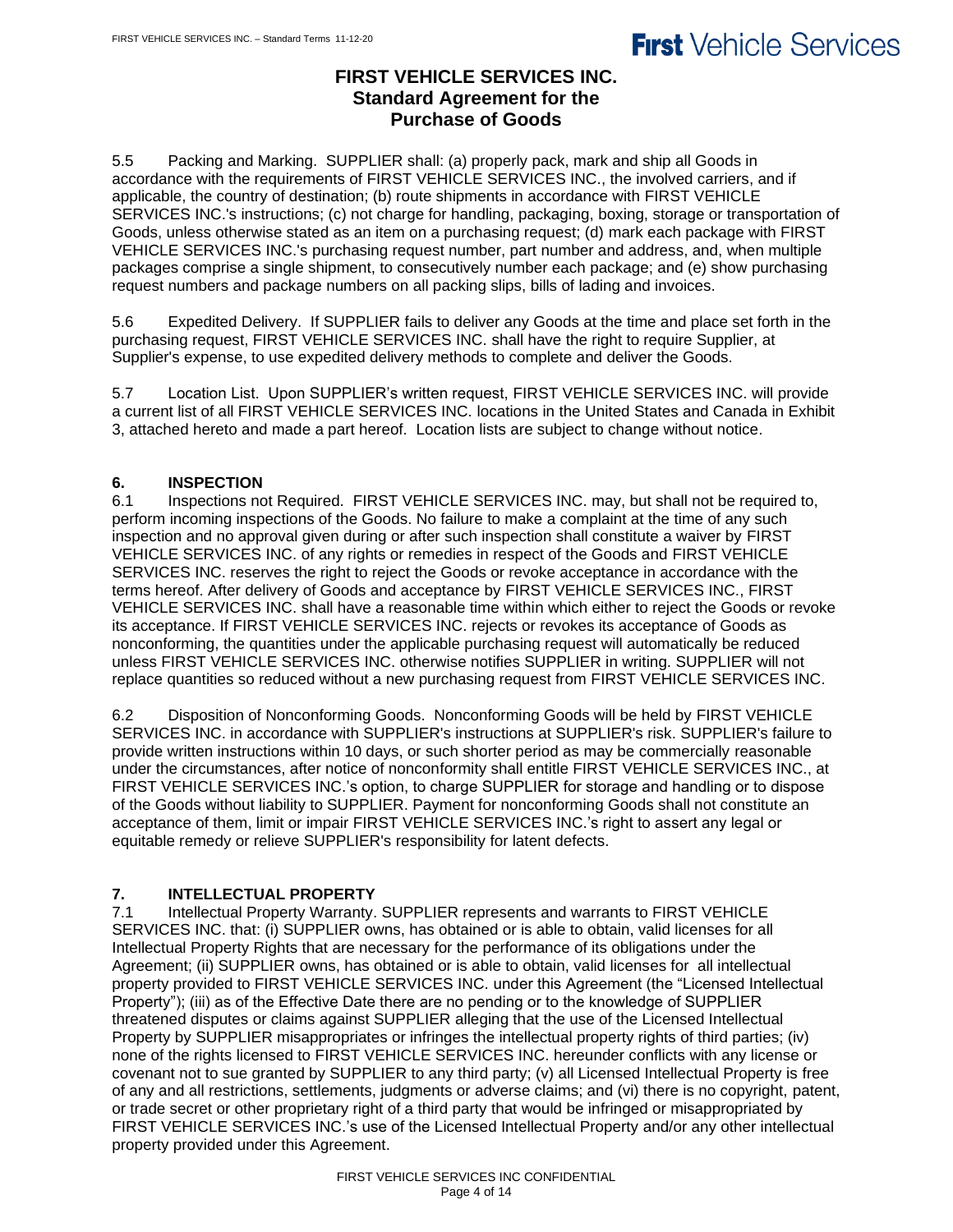## **FIRST VEHICLE SERVICES INC. Standard Agreement for the Purchase of Goods**

7.2 Remedy for Breach. In the event of a breach of Section 7.1 (Intellectual Property Warranty), SUPPLIER shall be obligated to the requirements of Section 7.3 (Injunction Remedies) and Section 16 (Indemnification).

7.3 Injunction Remedies. If the use of any Licensed Intellectual Property is enjoined, SUPPLIER shall, at its sole expense and option: (i) procure for FIRST VEHICLE SERVICES INC. the right to continue using the Licensed Intellectual Property; (ii) replace the Licensed Intellectual Property with a noninfringing version of equivalent function and performance; or (iii) modify the Licensed Intellectual Property to be non-infringing without detracting from function or performance. If one of the foregoing remedies are not reasonably available, SUPPLIER shall promptly refund to FIRST VEHICLE SERVICES INC. all fees paid for the enjoined Licensed Intellectual Property, reimburse FIRST VEHICLE SERVICES INC. for any costs incurred by FIRST VEHICLE SERVICES INC. as a result of such injunction, in addition to any other available remedies.

#### **8. WARRANTIES**

8.1 Goods Warranty. SUPPLIER warrants that the Goods:

- a. Will be merchantable, of first class quality and fit for their intended purpose;
- b. Will be free from defects in design, material and workmanship, including latent or patent defects;
- c. Will be delivered free from any security interest or other lien or encumbrance;
- d. Will conform to the drawings, specifications, descriptions or samples furnished or specified by FIRST VEHICLE SERVICES INC. or provided by SUPPLIER;
- e. Will comply with all statutory requirements and regulations relating to the sale of the Goods; and
- f. Will comply with all Category Specific Requirements appearing in Exhibit 2, attached hereto and made a part hereof.

8.2 Remedy for Breach. In the event of a breach of Section 8.1, FIRST VEHICLE SERVICES INC. may elect to exercise its rights under Section 14 (Termination) or allow SUPPLIER to remedy any nonconformance with such warranty within ten (10) days following notification from FIRST VEHICLE SERVICES INC.. If SUPPLIER is unable to remedy such non-conformance within thirty (30) days following the initial notification from FIRST VEHICLE SERVICES INC., SUPPLIER shall promptly refund any monies paid for such defective or non-conforming Goods in addition to any other remedies available to FIRST VEHICLE SERVICES INC..

8.3 Bidding Process. SUPPLIER further warrants that (i) all factual representations made to FIRST VEHICLE SERVICES INC. regarding SUPPLIER's capabilities during the bidding process were true, correct and complete and fairly described its capabilities; and (ii) as at the Effective Date, all information communicated to FIRST VEHICLE SERVICES INC. during the bidding process and/or contained in any SUPPLIER response to any FIRST VEHICLE SERVICES INC. request for proposal remains true, accurate and not misleading, save as may have been specifically disclosed in writing to FIRST VEHICLE SERVICES INC. prior to execution of this Agreement.

8.4 Pass-Thru of Manufacturer Warranties. In addition to the warranties set forth in Section 8.1, SUPPLIER agrees to pass through to FIRST VEHICLE SERVICES INC. all manufacturer warranties covering the Goods and, in the event of any defects, to facilitate any warranty claims against manufacturers on behalf of FIRST VEHICLE SERVICES INC..

8.5 Site Safety; Permits. SUPPLIER further warrants that its employees will obey all rules and regulations applicable to the locations at which it conducts activities pursuant to this Agreement, and that it will, at its expense, obtain all necessary permits and licenses that may be required in order to meet its obligations under this Agreement.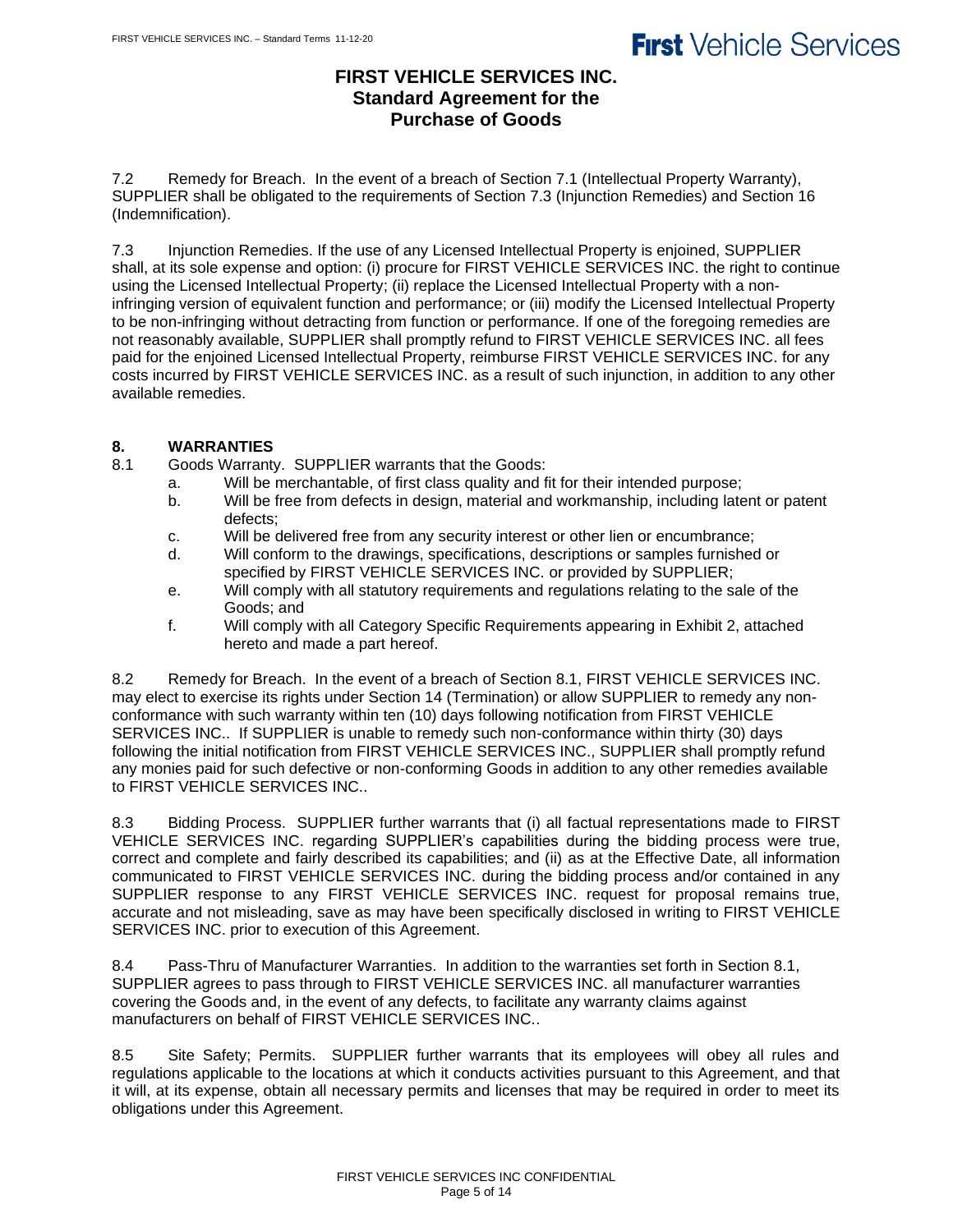### **FIRST VEHICLE SERVICES INC. Standard Agreement for the Purchase of Goods**

8.6 Capacity; Authority. SUPPLIER warrants that it has full capacity and authority and all necessary consents (including where its procedures so require, the consent of its parent company) to enter into and perform its obligations under this Agreement and that the Agreement is executed by a duly authorized representative of the SUPPLIER.

8.7 Absence of Litigation. SUPPLIER warrants that no claim is being asserted and no litigation, arbitration or administrative proceeding is presently in progress or, to the best of its knowledge and belief, pending or threatened against SUPPLIER or any of its assets which will or might have a material adverse effect on its ability to perform its obligations under the Agreement.

### **9. PRICING**

9.1 Prices. All prices in Exhibit 1 are listed with FOB origin, inbound freight, landed costs and delivered pricing to the FIRST VEHICLE SERVICES INC. locations and quoted in both US Dollars (\$USD) and Canadian Dollars (\$CAD). Prices are firm-fixed and shall not be increased by SUPPLIER during the Term; provided, however, if SUPPLIER's price for any Goods on the scheduled delivery date is lower than the price quoted in Exhibit 1, SUPPLIER shall sell the Goods to FIRST VEHICLE SERVICES INC. at such lower price.

9.2 Most Favored Nations. SUPPLIER warrants that the price for the Goods is at least as low as the lowest price at which SUPPLIER is currently selling the Goods in the same or similar quantity and value to its other non-government customers.

### **10. PAYMENT TERMS**

10.1 FIRST VEHICLE SERVICES INC. payment terms are net 60 days from receipt of invoice. SUPPLIER shall send all invoices to the address specified by FIRST VEHICLE SERVICES INC. in writing. All invoices shall include the (i) Purchasing Request or Purchase Order number, as applicable; (ii) Ship to address; (iii) Location Name; and (iv) Location Number. Payment will not constitute acceptance of any Goods.

10.2 FIRST VEHICLE SERVICES INC. reserves the right to require SUPPLIER to comply with FIRST VEHICLE SERVICES INC.'s preferred payment methodologies. Discounted rates may be available based upon payment terms and other contractual criteria.

10.3 SUPPLIER further agrees that by submitting an invoice to FIRST VEHICLE SERVICES INC., SUPPLIER acknowledges that the amount stated in the invoice is correct to the best of SUPPLIER's knowledge after reasonable investigation. When FIRST VEHICLE SERVICES INC. pays the amount stated in the invoice, FIRST VEHICLE SERVICES INC. will have fully satisfied its obligation to pay SUPPLIER for the Goods identified therein. Nothing in this Paragraph shall waive FIRST VEHICLE SERVICES INC.'s right to object to an inaccurate invoice.

10.4 SUPPLIER agrees to invoice and accept payment for all Goods and Services in the local currency to where the Goods and Services are delivered:

a. United States, Puerto Rico, and Mexico deliveries shall be invoiced and paid in U.S. dollars. The invoice should specifically state First Vehicle Services Inc. for all activities associated with deliveries and payments in U.S. dollars.

b. Canada Deliveries shall be invoiced and paid in Canadian dollars. The invoice should specifically state First Vehicle Services Inc. for all activities associated with deliveries and payments in Canadian dollars.

### **11. PARTS CERTIFICATION**

11.1 SUPPLIER will complete certification on all parts to be sold to any FIRST VEHICLE SERVICES INC. location or entity, that those parts meet the technical standards as provided and included as exhibits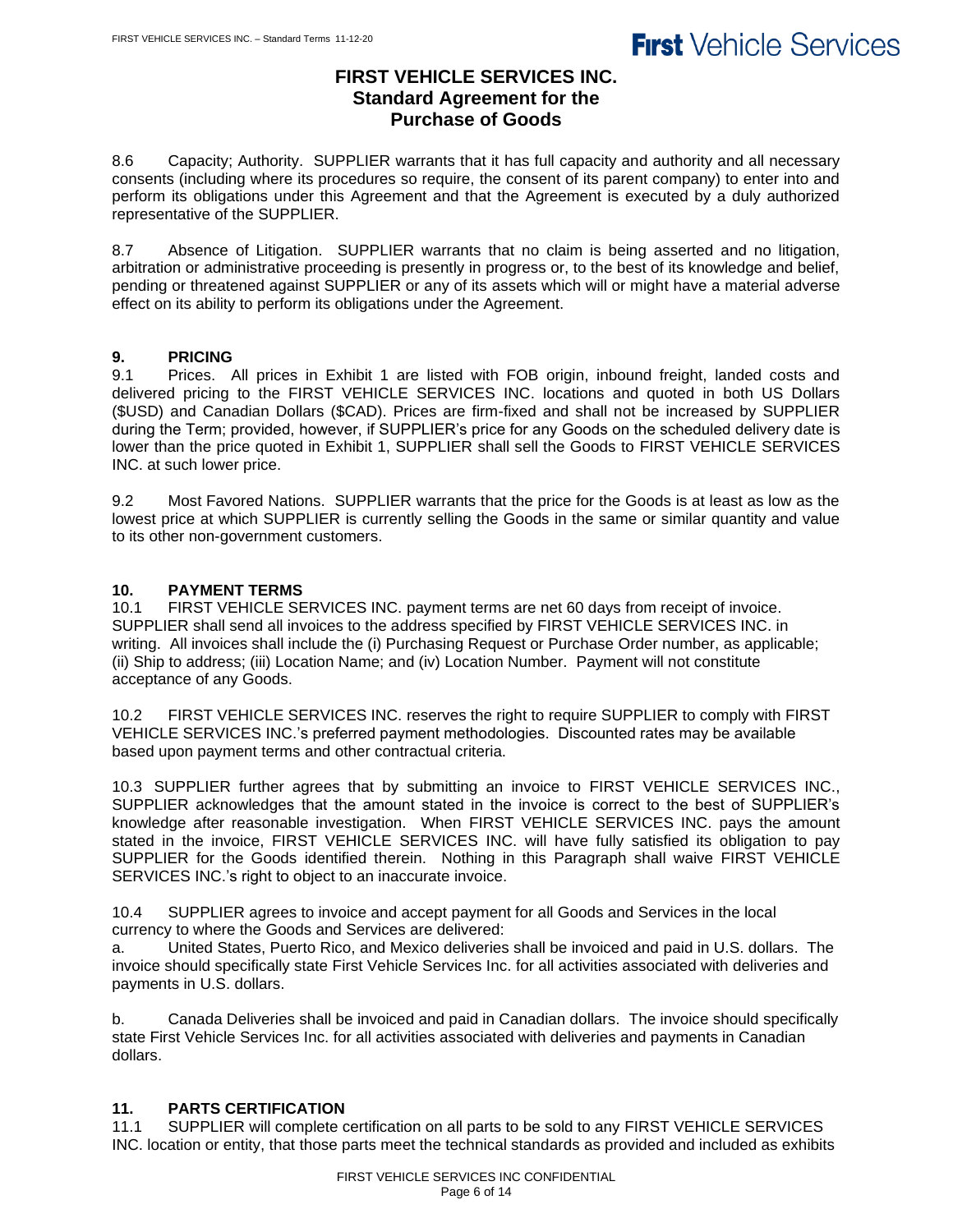## **FIRST VEHICLE SERVICES INC. Standard Agreement for the Purchase of Goods**

to this contract. The standards may be updated as business conditions, regulations, laws and technologies dictate. FIRST VEHICLE SERVICES INC. is required to make supplier aware of any changes to these specifications and provide updated copies of the standards. The applicable standards are included as Exhibit 6. The certification form will be completed for each category of parts and the list of certified parts will be included in Exhibit 1.

11.2 Any part numbers replaced (as referenced in Exhibit 6) must be certified by FIRST VEHICLE SERVICES INC. in writing prior to the change being made. SUPPLIER must provide documentation that offered parts have been tested or validated to meet FIRST VEHICLE SERVICES INC. specification requirements. A sample of the part will be provided, at no cost to FIRST VEHICLE SERVICES INC., for goods offered and being certified to FIRST VEHICLE SERVICES INC. to be used in testing.

## **12. DATA AVAILABILITY**

SUPPLIER agrees to provide usage and invoice detail and additional parts and services information data in electronic format. SUPPLIER will provide reporting on a monthly basis.

- a. Report all purchases made from any FIRST VEHICLE SERVICES INC. location per the format in Exhibit 5, to be provided in .csv or .xls format.
- b. Report any parts that were superseded, or replaced, deleted for the part changed per the format in Exhibit 5.
- c. Parts purchased that were not included on the original contract as listed in Exhibit 1 in the format per Exhibit 1.
- d. Reports of any past due invoices to be provided monthly per the format and instructions provided in Exhibit 5.

## **13. ACCESS TO INFORMATION SYSTEMS**

Access, if any, to FIRST VEHICLE SERVICES INC.'s information systems is granted solely to provide the Goods and is limited to those specific FIRST VEHICLE SERVICES INC. information systems, access locations, time periods and personnel as are separately agreed to by FIRST VEHICLE SERVICES INC. and SUPPLIER from time to time. FIRST VEHICLE SERVICES INC. may require SUPPLIER Personnel to sign individual agreements prior to access to FIRST VEHICLE SERVICES INC.'s information systems. Access is subject to FIRST VEHICLE SERVICES INC. business control and information protection policies, standards and guidelines as may be modified from time to time. SUPPLIER agrees to access information systems only from specific locations approved for access by FIRST VEHICLE SERVICES INC.

## **14. TERMINATION**

14.1 Termination for Convenience. FIRST VEHICLE SERVICES INC. may terminate this Agreement or any purchasing request placed hereunder for convenience upon thirty (30) days prior written notice to SUPPLIER.

14.2 Termination for Cause.Either Party may terminate this Agreement on written notice if the other Party fails to comply with this Agreement after it has been notified in writing of the nature of the failure and been provided with a reasonable time to cure.

14.3 Termination for Bankruptcy.If either Party becomes insolvent, is unable to pay its debts when due, files for bankruptcy, is subject of involuntary bankruptcy, has a receiver appointed, or has its assets assigned, the other Party may terminate this Agreement without notice and may cancel any unfulfilled obligations.

14.4 Return of Materials.Upon termination of this Agreement, SUPPLIER shall promptly return to FIRST VEHICLE SERVICES INC. all materials provided by FIRST VEHICLE SERVICES INC. under this Agreement and all written Confidential Information provided by FIRST VEHICLE SERVICES INC. to SUPPLIER.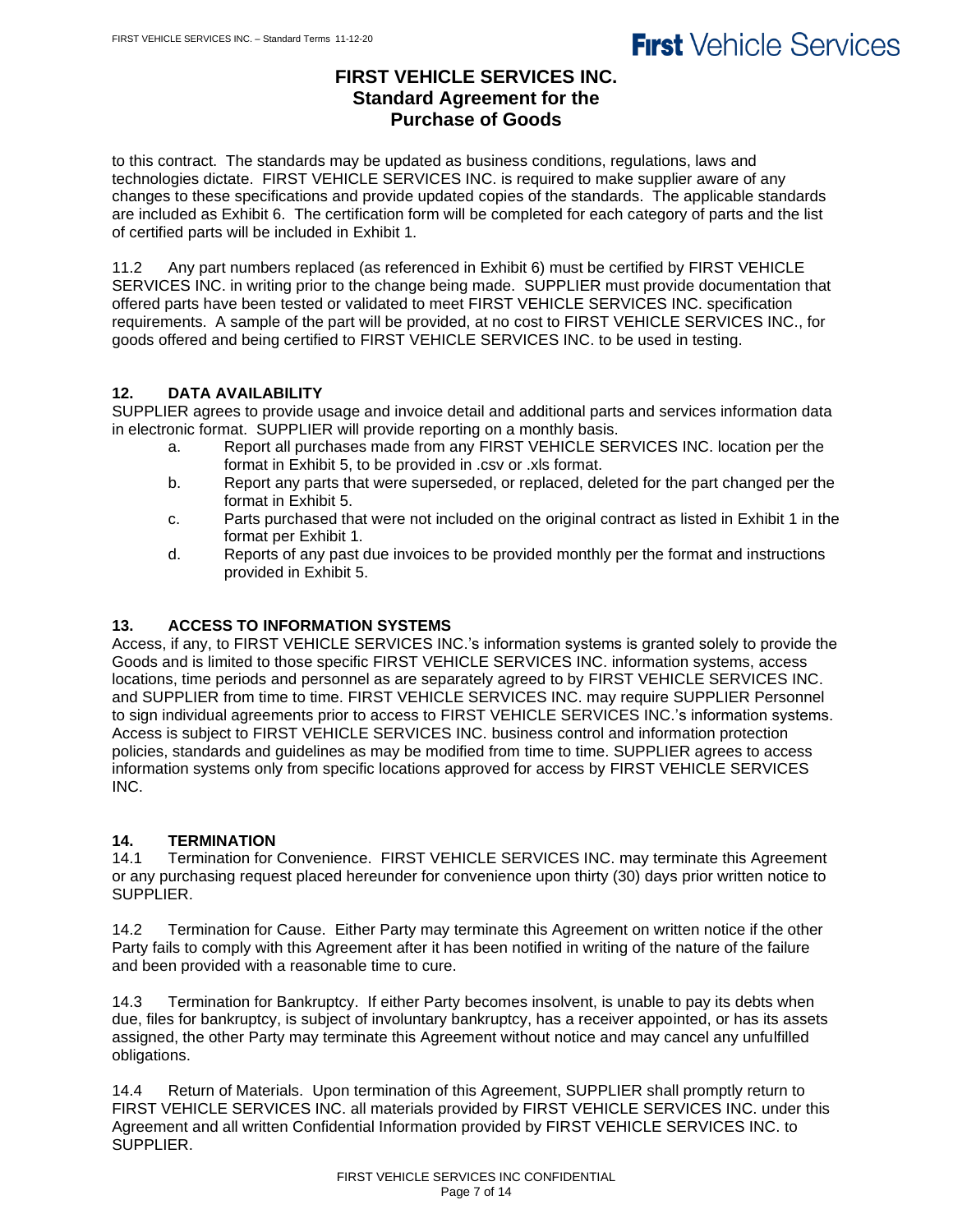## **FIRST VEHICLE SERVICES INC. Standard Agreement for the Purchase of Goods**

#### **15. TERMINATION ASSISTANCE**

Upon the expiration or termination of this Agreement for any reason, SUPPLIER will provide to FIRST VEHICLE SERVICES INC. during any applicable notice period and for a reasonable period of time after the expiration or termination of this Agreement (such period, the "Termination Assistance Period"), such termination assistance as may be reasonably requested by FIRST VEHICLE SERVICES INC. to facilitate the orderly transition of SUPPLIER's responsibilities hereunder to FIRST VEHICLE SERVICES INC. or its designee, including the timely and complete transfer of data as directed by FIRST VEHICLE SERVICES INC. and full cooperation with the new supplier (the "Termination Assistance"). Termination Assistance shall be provided without charge to FIRST VEHICLE SERVICES INC.. During the Termination Assistance Period SUPPLIER shall perform at a minimum in conformance with the level of service and with at least the same degree of accuracy, quality, completeness, timeliness, responsiveness and efficiency as was provided to FIRST VEHICLE SERVICES INC. prior to commencement of the Termination Assistance Period.

#### **16. INDEMNIFICATION**

SUPPLIER shall defend, indemnify, protect and hold harmless the FIRST VEHICLE SERVICES INC. and its customers, directors, officers, employees (whether acting in the course of their employment or otherwise), agents, representatives, successors and assigns (each, an "Indemnified Party") from and against any and all claims, losses, liens, demands, attorneys' fees, damages, liabilities, costs, expenses, obligations, causes of action, or lawsuits (collectively, "Claims") arising out of or resulting from (i) Suppliers' or personnel negligence; (ii) any act or omission or wilful misconduct of SUPPLIER or its Personnel; (iii) the breach of this Agreement by SUPPLIER or any Personnel (iv) property loss, damage, personal injury or death, sustained by any Party, any Party's employees and/or by any Personnel, (v) any Claim that any Licensed Intellectual Property infringes or misappropriates any third party Intellectual Property Right; or (vi) Supplier's or its personnel violation or nonconformity to any of the data protection requirements contained in Section 18 of this Agreement, including any associated data privacy laws, rules or regulations. An Indemnified Party shall have the right to participate in the selection of counsel and SUPPLIER shall not enter into any settlement agreement that contains any admission of liability on the part of FIRST VEHICLE SERVICES INC. and/or any other Indemnified Party.

#### **17. INSURANCE, WAIVER OF SUBROGATION**

17.1 At a minimum, during the Term of this Agreement SUPPLIER will maintain in full force and effect, at SUPPLIER's expense:

- i. Commercial General Liability Insurance with limits of \$10,000,000 combined single limit for bodily injury, death, and property damage, including personal injury, contractual liability, independent contractors, broad-form property damage and products and completed operations coverage;
- ii. Automobile Liability Insurance covering liability arising out of all owned, hired and nonowned autos with limits in the amount of \$10,000,000 combined single limit each occurrence;
- iii. Garagekeepers Legal Liability Insurance with a limit of liability in an amount not less than \$500,000.00 per occurrence;
- iv. All-Risk Property Liability Insurance with limits not less than the full replacement value of SUPPLIER's personal property and equipment situated at an FIRST VEHICLE SERVICES INC. site in connection with this Agreement;
- v. Workers' Compensation insurance as required by any applicable law or regulation having jurisdiction over SUPPLIER's employees.
- vi. Employer's Liability Insurance in the amount of \$1,000,000 each accident for bodily injury by accident and \$1,000,000 each employee for bodily injury by disease.
- vii. Umbrella or Excess Liability Insurance in an amount not less than \$5,000,000 per occurrence, which will provide additional limits for commercial general and automobile liability insurance.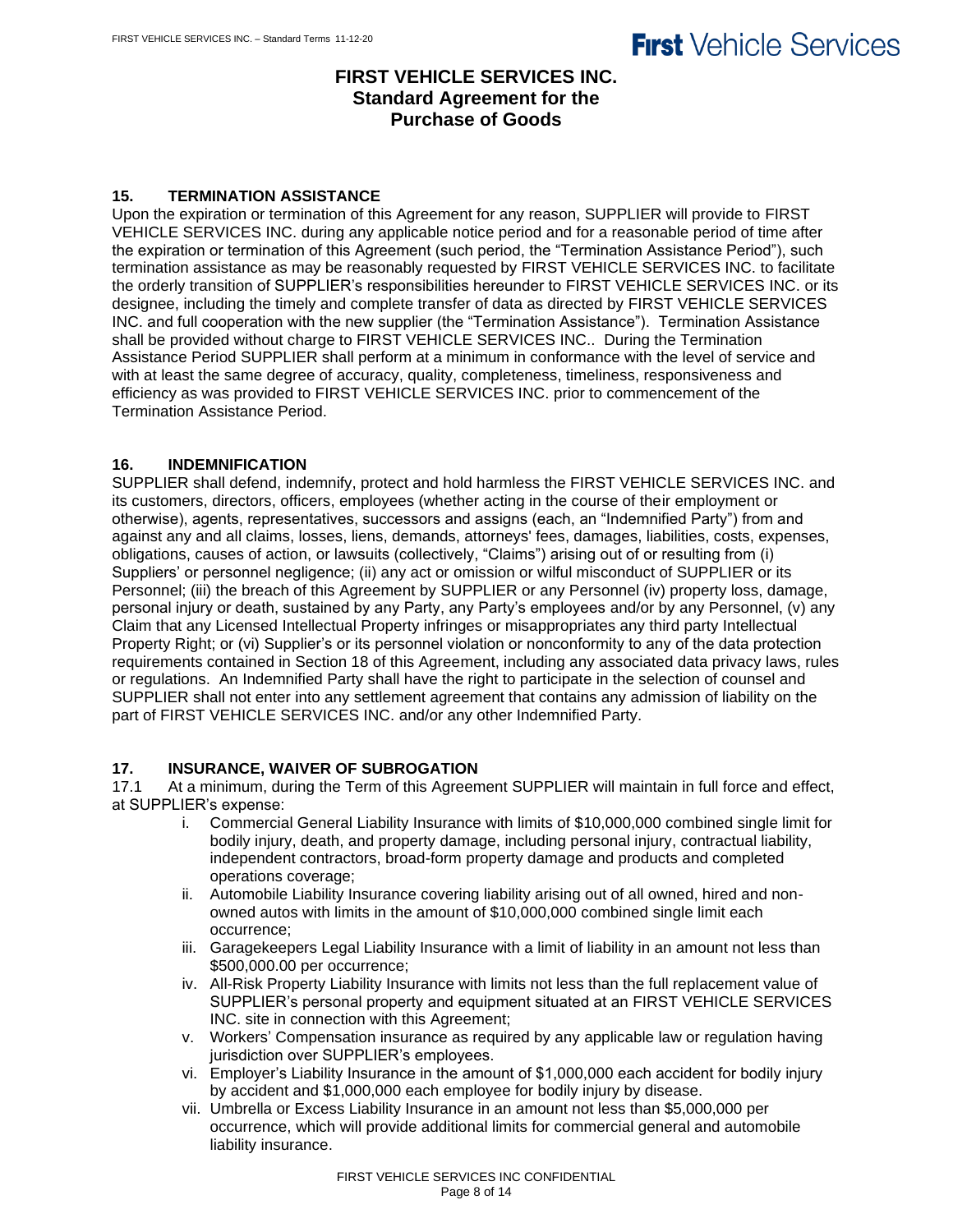## **FIRST VEHICLE SERVICES INC. Standard Agreement for the Purchase of Goods**

viii. As applicable, cyber insurance in an amount not less than \$5,000,000.

17.2 SUPPLIER shall provide FIRST VEHICLE SERVICES INC. with a certificate of insurance evidencing that the required minimum coverage is in effect and that each Commercial General Liability and Automobile Liability policy names FIRST VEHICLE SERVICES INC., its subsidiaries, directors, officers and employees as additional insureds. SUPPLIER shall provide a waiver of subrogation clause in favor of the additional insureds and provide that all insurance provided by the SUPPLIER shall be primary and that any other insurance maintained by or available to FIRST VEHICLE SERVICES INC. shall be excess only and shall not contribute with this insurance. Such insurance shall also cover the acts or omissions of SUPPLIER's subcontractors under this Agreement. Such insurance shall require the insurer to provide FIRST VEHICLE SERVICES INC. thirty (30) days advance written notice of any cancellation or adverse material change with respect to any of the policies. If SUPPLIER fails to procure or maintain in force the insurance specified herein, FIRST VEHICLE SERVICES INC. may procure such insurance and the cost thereof shall be borne by SUPPLIER.

17.3 The insurance provided by SUPPLIER hereunder shall operate independent and apart from any obligations imposed upon SUPPLIER under the indemnification provisions of this Agreement, and that in no event will the coverage or limits of any insurance maintained by SUPPLIER under this Agreement, or the lack or unavailability of any other insurance, limit or diminish in any way SUPPLIER's obligations or liability to FIRST VEHICLE SERVICES INC. hereunder.

17.4 SUPPLIER's failure to provide and keep in force the aforementioned insurance shall be regarded as a material default hereunder, entitling FIRST VEHICLE SERVICES INC. to exercise any or all of the rights and remedies provided hereunder.

## **18. NON-DISCLOSURE; DATA PROTECTION**

18.1 Confidential Information. "Confidential Information" means any information or data disclosed in connection with this Agreement that (i) is concerning or related to FIRST VEHICLE SERVICES INC.'s general business operations (including without limitation business plans, processes, sales costs, profits, pricing methods, organization and employee lists); or (ii) is or concerns any FIRST VEHICLE SERVICES INC. PII (as defined below). The existence of and terms and conditions of this Agreement shall be considered Confidential Information hereunder.

18.2 Confidential Information Obligations. SUPPLIER will protect, and will ensure its Personnel protect, Confidential Information to prevent the unauthorized use, dissemination, disclosure, alteration, destruction or publication thereof. SUPPLIER may disclose Confidential Information only to those of its Personnel who have a need to know and who are under an obligation of confidentiality at least as restrictive as that contained herein. Each such recipient of Confidential Information will be advised of the SUPPLIER's obligations under this Agreement. Confidential Information received may be used only to fulfill the purposes of the Agreement. If the SUPPLIER or any of its Affiliates is requested or required by subpoena, court order, or similar process or applicable governmental regulation to disclose any Confidential Information, the SUPPLIER will provide FIRST VEHICLE SERVICES INC. with prompt notice of such request or obligation so that FIRST VEHICLE SERVICES INC. may seek an appropriate protective order or procedure if it elects to do so. Obligations regarding Confidential Information will survive termination of this Agreement and survive perpetually.

18.3 Exclusions. The foregoing confidentiality obligations will not apply to Confidential Information that: (i) is already known to SUPPLIER prior to disclosure; (ii) is or becomes a matter of public knowledge through no fault or breach on the part of SUPPLIER; (iii) is rightfully received without a duty of confidentiality from a third party who has the right to transfer or disclose it; (iv) is independently developed by SUPPLIER without reliance upon any Confidential Information of FIRST VEHICLE SERVICES INC.; (v) is disclosed by operation of law; or (vii) is disclosed by SUPPLIER with the prior written approval of FIRST VEHICLE SERVICES INC..

18.4 Personal Information; Data Protection.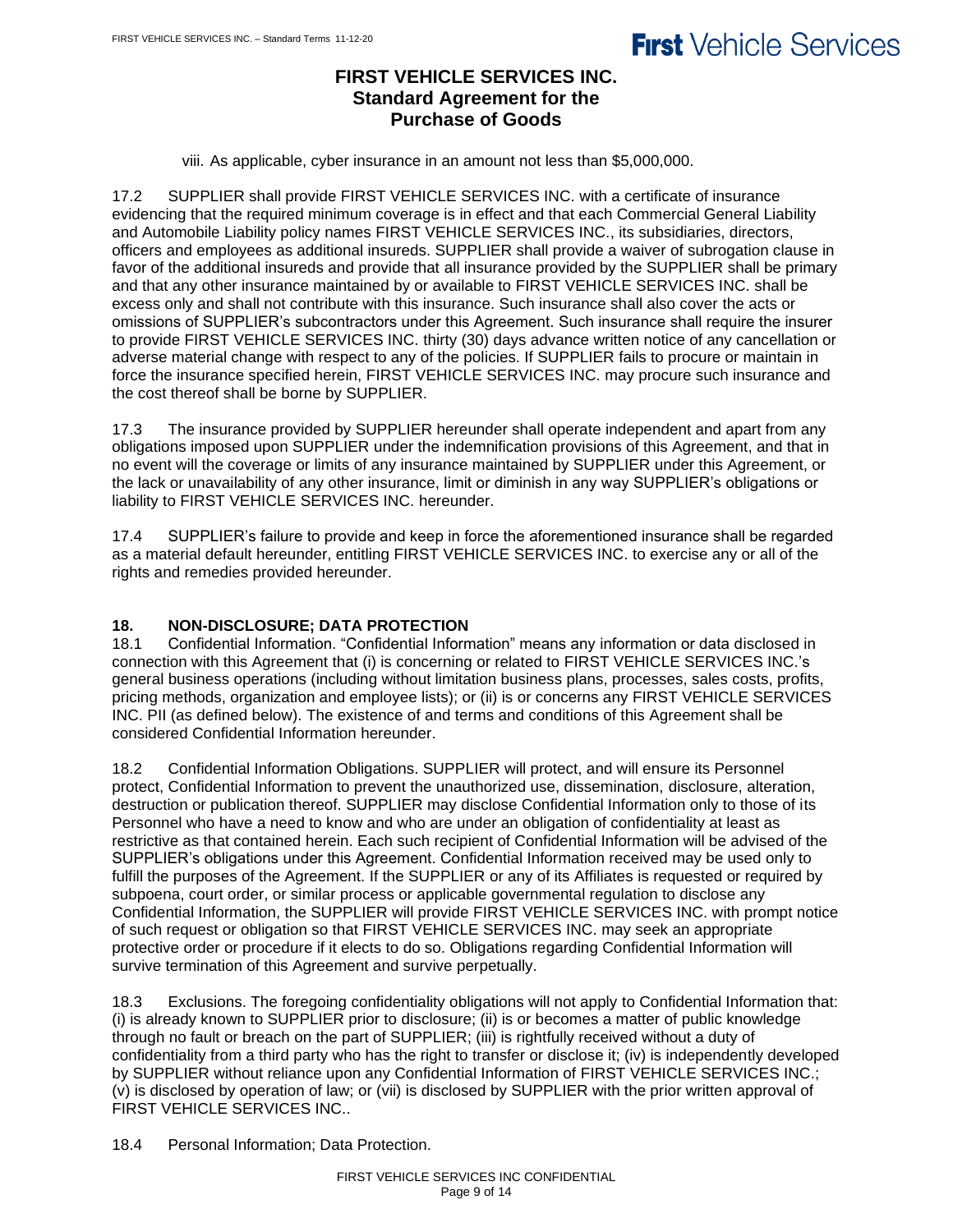## **FIRST VEHICLE SERVICES INC. Standard Agreement for the Purchase of Goods**

18.4.1 Notwithstanding anything to the contrary in this Agreement, SUPPLIER shall, and shall cause its subcontractors and all Personnel to, no later than the Effective Date, establish and implement, and thereafter maintain, a comprehensive information security program that is reasonably designed to protect the security, confidentiality, and integrity of (i) FIRST VEHICLE SERVICES INC. PII (as defined below) and any applicable laws, rules or regulations associates with PII; and (ii) FIRST VEHICLE SERVICES INC. Confidential Information. Such program, the content and implementation of which must be fully documented in writing, shall contain administrative, technical, and physical safeguards appropriate to SUPPLIER's size and complexity, the nature and scope of SUPPLIER's activities, and the sensitivity of the personal information and confidential information received from or collected about FIRST VEHICLE SERVICES INC., its employees, customers and contractors.

18.4.2 As used herein, "FIRST VEHICLE SERVICES INC. PII" means the personally identifiable information of FIRST VEHICLE SERVICES INC. and its employees, customers, contractors, vendors and other third parties, including personal data regulated under privacy or data protection laws and non-public personal information or sensitive personal information. Examples of FIRST VEHICLE SERVICES INC. PII include without limitation: names, addresses, national ID numbers (e.g., social security numbers), telephone numbers, email addresses, human resources information and data, financial account numbers, credit card information, payment information, driver's license and customer account data.

18.4.3 Any FIRST VEHICLE SERVICES INC. PII collected or accessed by SUPPLIER in the performance of this Agreement shall be limited to that which is strictly necessary to perform its obligations hereunder or to fulfill any legal requirements. SUPPLIER must immediately notify FIRST VEHICLE SERVICES INC. of any actual, suspected or alleged security breach that may result in the unauthorized use, access, disclosure, alteration or destruction of FIRST VEHICLE SERVICES INC. PII.

18.4.4 Upon request from FIRST VEHICLE SERVICES INC., SUPPLIER shall provide FIRST VEHICLE SERVICES INC. with any or all FIRST VEHICLE SERVICES INC. PII in SUPPLIER's possession. Upon termination or expiration of this Agreement, SUPPLIER shall within ten (10) calendar days thereafter, at FIRST VEHICLE SERVICES INC.'s sole discretion either (i) provide FIRST VEHICLE SERVICES INC. with all documents and materials (including any and all copies) containing FIRST VEHICLE SERVICES INC. PII, together with all other materials and property of FIRST VEHICLE SERVICES INC., which are in its possession or under its control or (ii) destroy all such specified documents and materials (including any and all copies in any and all formats) and provide FIRST VEHICLE SERVICES INC. with a certificate of destruction signed by an officer of SUPPLIER.

18.5 PCI Compliance. SUPPLIER acknowledges that SUPPLIER is responsible for,and shall take such steps as are necessary to protect, the security of FIRST VEHICLE SERVICES INC.'s and its customers' cardholder data in the possession or control of SUPPLIER in connection with providing Goods or services under this Agreement. SUPPLIER, its affiliates and their respective Personnel, as applicable, shall at all times comply, at its own cost, with the PCI Data Security Standards (PCI DSS) and any related laws, rules or regulations, and requirements for any work involving cardholder data as prescribed by the PCI Security Standards Council as the same may be amended from time to time.

## **19. FORCE MAJEURE**

Neither party shall be liable for any delays in performing its obligations hereunder (except for the obligation to pay money) if such delays arise, directly or indirectly, out of causes beyond the control of such party, including without limitation public disturbances, fires or acts of God.

## **20. PUBLICITY**

SUPPLIER shall obtain FIRST VEHICLE SERVICES INC.'s written approval before making publicity announcements regarding this Agreement, the Goods supplied hereunder or using the name, trademarks, trade names or service marks which belong to FIRST VEHICLE SERVICES INC. or any other reference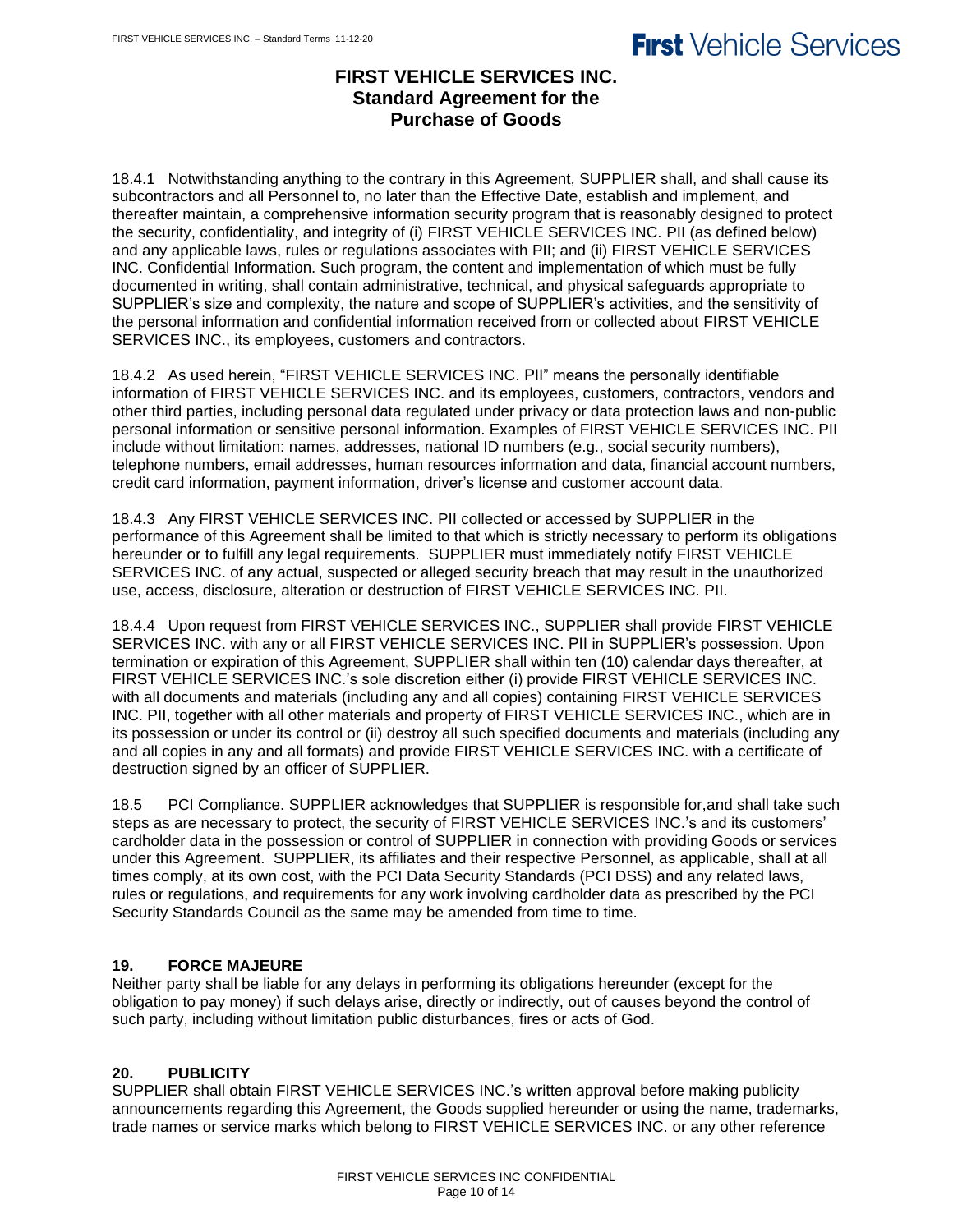## **FIRST VEHICLE SERVICES INC. Standard Agreement for the Purchase of Goods**

from which the name of FIRST VEHICLE SERVICES INC. can be inferred. SUPPLIER shall cause its Personnel to comply with this requirement.

### **21. CUMULATIVE REMEDIES**

All remedies of FIRST VEHICLE SERVICES INC. provided for herein are cumulative and shall be in addition to all other rights and remedies provided by law. The exercise of any right or remedy by FIRST VEHICLE SERVICES INC. hereunder shall not in any way constitute a cure or waiver of default hereunder or invalidate any act done pursuant to any notice of default, or prejudice FIRST VEHICLE SERVICES INC. in the exercise of any of its rights hereunder.

### **22. SET-OFF**

FIRST VEHICLE SERVICES INC. shall be entitled to set off any amount owing from SUPPLIER to FIRST VEHICLE SERVICES INC. or to any of FIRST VEHICLE SERVICES INC. Affiliate against any amount payable under this Agreement.

### **23. DISPUTED CHARGES**

FIRST VEHICLE SERVICES INC. may withhold payment of a disputed charge subject to good faith dispute provided that FIRST VEHICLE SERVICES INC. pays the undisputed portion of all charges in accordance with this Section, and reasonably cooperates with SUPPLIER's efforts to investigate and resolve the dispute. If the disputed charge is found to be an error, SUPPLIER shall issue a credit or reverse the amount incorrectly billed. If after a reasonable, good faith investigation, SUPPLIER determines that a disputed charge was billed correctly, SUPPLIER shall issue a new invoice, and payment shall be due from FIRST VEHICLE SERVICES INC. in accordance with Section above. If FIRST VEHICLE SERVICES INC. still disputes the charge, the parties will submit the dispute for negotiation pursuant to Section 32 below.

### **24. LIMITATION OF SUPPLIER ACTIONS**

All claims and actions of SUPPLIER against FIRST VEHICLE SERVICES INC. arising out of or relating to this Agreement shall be commenced within six (6) months from the occurrence of the facts giving rise to such claim or action, or such claim or action shall be deemed waived and forever barred.

### **25. ASSIGNMENT OF RIGHTS**

SUPPLIER shall not assign this Agreement, or assign any rights or delegate any obligations hereunder, without the prior written consent of FIRST VEHICLE SERVICES INC., not to be unreasonably withheld, and any attempted assignment or transfer without such consent shall be void at FIRST VEHICLE SERVICES INC.'s option. Subject to the preceding clause, this Agreement will be binding upon, inure to the benefit of and be enforceable by the parties and their respective successors and assigns.

### **26. NOTICES, CONSENTS AND APPROVALS**

Any notice required or permitted by this Agreement must be in writing and must be sent by facsimile, by nationally recognized commercial overnight courier, or mailed by United States registered or certified mail, addressed to the other party at the address below or to such other address for notice (or facsimile number, in the case of a notice by facsimile) as a party gives the other party written notice of in accordance with this Section. Any such notice will be effective as of the date of receipt:

If to FIRST VEHICLE SERVICES INC.:

FIRST VEHICLE SERVICES INC. 600 Vine Street, Suite 1400 Cincinnati, Ohio 45202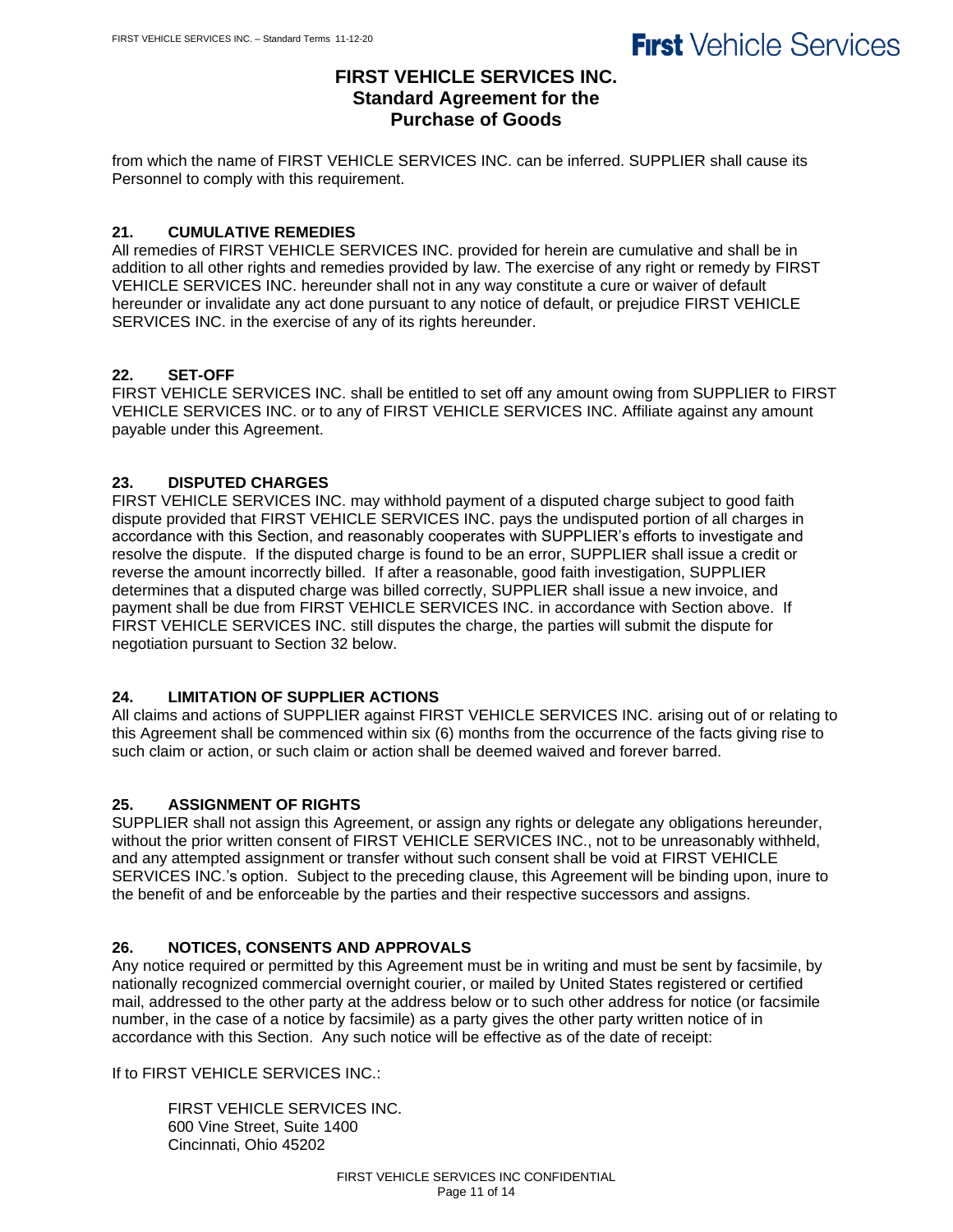## **FIRST VEHICLE SERVICES INC. Standard Agreement for the Purchase of Goods**

Attn: Legal Department, with a copy to Corporate Procurement

If to SUPPLIER:

\_\_\_\_\_\_\_\_\_\_\_\_\_\_\_\_\_\_\_\_\_\_ \_\_\_\_\_\_\_\_\_\_\_\_\_\_\_\_\_\_\_\_\_\_ \_\_\_\_\_\_\_\_\_\_\_\_\_\_\_\_\_\_\_\_\_\_

\_\_\_\_\_\_\_\_\_\_\_\_\_\_\_\_\_\_\_\_\_\_

### **27. COMPLIANCE WITH LAWS; SAFETY**

27.1 SUPPLIER shall, and shall cause its Personnel to, comply with all applicable laws, safety legislation, regulations, safety standards and all legally binding requirements of all federal, state and local governmental authorities applicable to either party's performance under this Agreement, including without limitation any industry-specific safety regulations and standards relating to the supply of the Goods .

27.2 While performing any work or services on premises owned or occupied by FIRST VEHICLE SERVICES INC., SUPPLIER shall, and shall cause its Personnel to, comply with all applicable workplace health and safety rules, policies and procedures and obey all reasonable instructions issued by FIRST VEHICLE SERVICES INC. authorized personnel. SUPPLIER shall give FIRST VEHICLE SERVICES INC. reasonable advance notice of visits to any FIRST VEHICLE SERVICES INC. location. Site safety rules will be made available to SUPPLIER on request.

### **28. SEVERABILITY**

Any provision of this Agreement that is held by a court of competent jurisdiction to violate applicable law shall be limited or nullified only to the extent necessary to bring the Agreement within the requirements of such law.

### **29. NO WAIVERS, MODIFICATION**

Any waiver of any right or default hereunder shall be effective only in the instance given and will not operate or imply a waiver of any other or similar right or default on any subsequent occasion. No waiver, modification or amendment of this Agreement or of any provision hereof will be effective unless in writing and signed by the party against whom such waiver, modification or amendment is sought to be enforced.

### **30. GOVERNING LAW**

This Agreement and all claims arising out of this Agreement shall be governed by, enforced under and construed in accordance with the laws of the state of Ohio without giving effect to its choice or conflict of law provisions or rules and without reference to the UN Convention on Contracts for the International Sale of Goods.

#### **31. VENUE AND JURISDICTION**

Each party hereby (a) agrees that any appropriate state or federal court located in Cincinnati, Ohio shall have exclusive jurisdiction over all claims, disputes or litigation arising out of this Agreement and the transactions contemplated hereby; (b) consents to submit to the exclusive jurisdiction of any appropriate state or federal court located in Cincinnati, Ohio for any litigation arising out of this Agreement and the transactions contemplated hereby; and (c) waives any objection to the laying of venue of any litigation arising out of this Agreement and the transactions contemplated hereby in the state or federal courts located in Cincinnati, Ohio.

#### **32. DISPUTE RESOLUTION**

The parties shall negotiate in good faith in an attempt to resolve any dispute that may arise under this Agreement. Disputes that cannot be resolved by negotiation shall be submitted to mediation using a mutually agreed upon mediator. In the absence of an agreement on a mediator, each party shall select a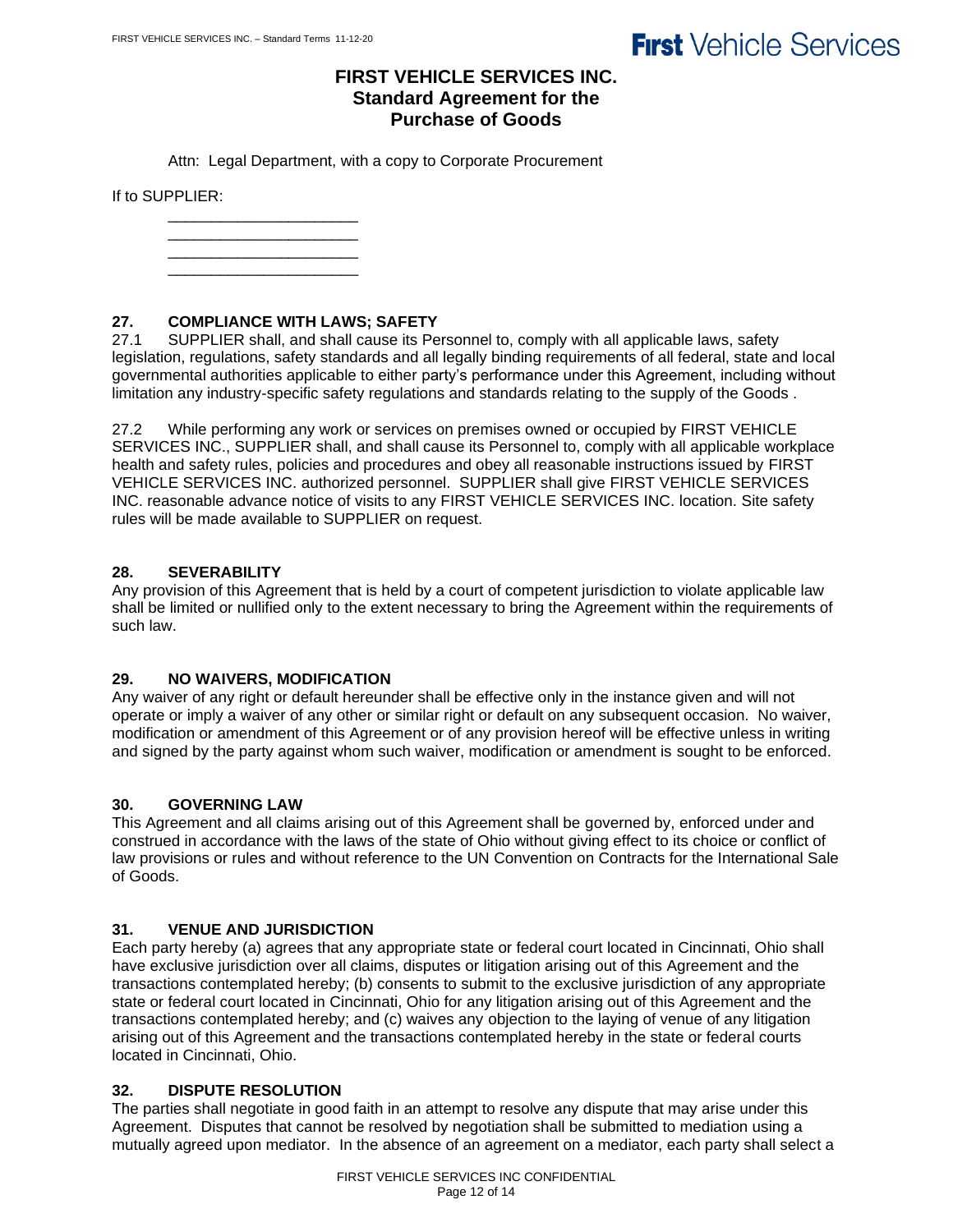## **FIRST VEHICLE SERVICES INC. Standard Agreement for the Purchase of Goods**

temporary mediator and those mediators shall jointly select the permanent mediator. If mediation is not successful, the parties may pursue their remedies as they choose. Nothing in this Agreement shall be deemed to prevent the parties from agreeing in the future to submit a dispute to arbitration. Except where clearly prevented by the area in dispute, SUPPLIER agrees to continue performing its obligations under this Agreement while the dispute is being resolved unless and until this Agreement expires or is terminated in accordance herewith.

### **33. INDEPENDENT CONTRACTORS**

Except as may otherwise be mutually agreed by the parties and pre-approved in writing by FIRST VEHICLE SERVICES INC.'s Law Department, SUPPLIER and FIRST VEHICLE SERVICES INC. are independent contractors, and nothing in this Agreement shall be deemed to create any employment, partnership, joint venture, franchise or agency relationship between the parties or to authorize either party to enter into any commitment or agreement binding on the other party.

### **34. ENTIRE AGREEMENT**

This Agreement constitutes the entire agreement of the parties relating to the subject matter hereof and supersedes any other prior agreements and understandings between the parties, both oral and written, regarding such subject matter. No course of dealing, usage of trade or course of performance shall be relevant to explain or supplement any of the terms and conditions of this Agreement.

### **35. AMENDMENTS**

This Agreement may not be amended or modified except by a written amendment signed by authorized signatories of both parties.

## **36. LANGUAGE**

This Agreement has been executed and delivered in the English language and all documents or notices to be delivered pursuant to or in connection with this Agreement shall be in the English language or, if any such document or notice is not in the English language, accompanied by an English translation thereof, and the English language version of any such document or notice shall control for purposes hereof.

### **37. COUNTERPARTS**

This Agreement may be executed in one or more counterparts, each of which will be deemed an original, but which collectively will constitute one and the same instrument.

## **38. ORDER OF PRECEDENCE**

In the case of inconsistency between the provisions of this Agreement and any Exhibits hereto or any other documents exchanged between the parties in respect to this Agreement (including any purchasing request hereunder), this Agreement will control.

### **39. SURVIVING PROVISIONS**

All provisions which by their nature extend beyond the termination of this Agreement shall survive such termination and remain in full force and effect, including without limitation the following sections : Inspection, Termination Assistance, Cumulative Remedies, Publicity, Non-Disclosure; Data Protection, Indemnification, Warranties, Insurance, Intellectual Property, Venue and Jurisdiction, Governing Law, Limitation of SUPPLIER Actions, and Set-Off.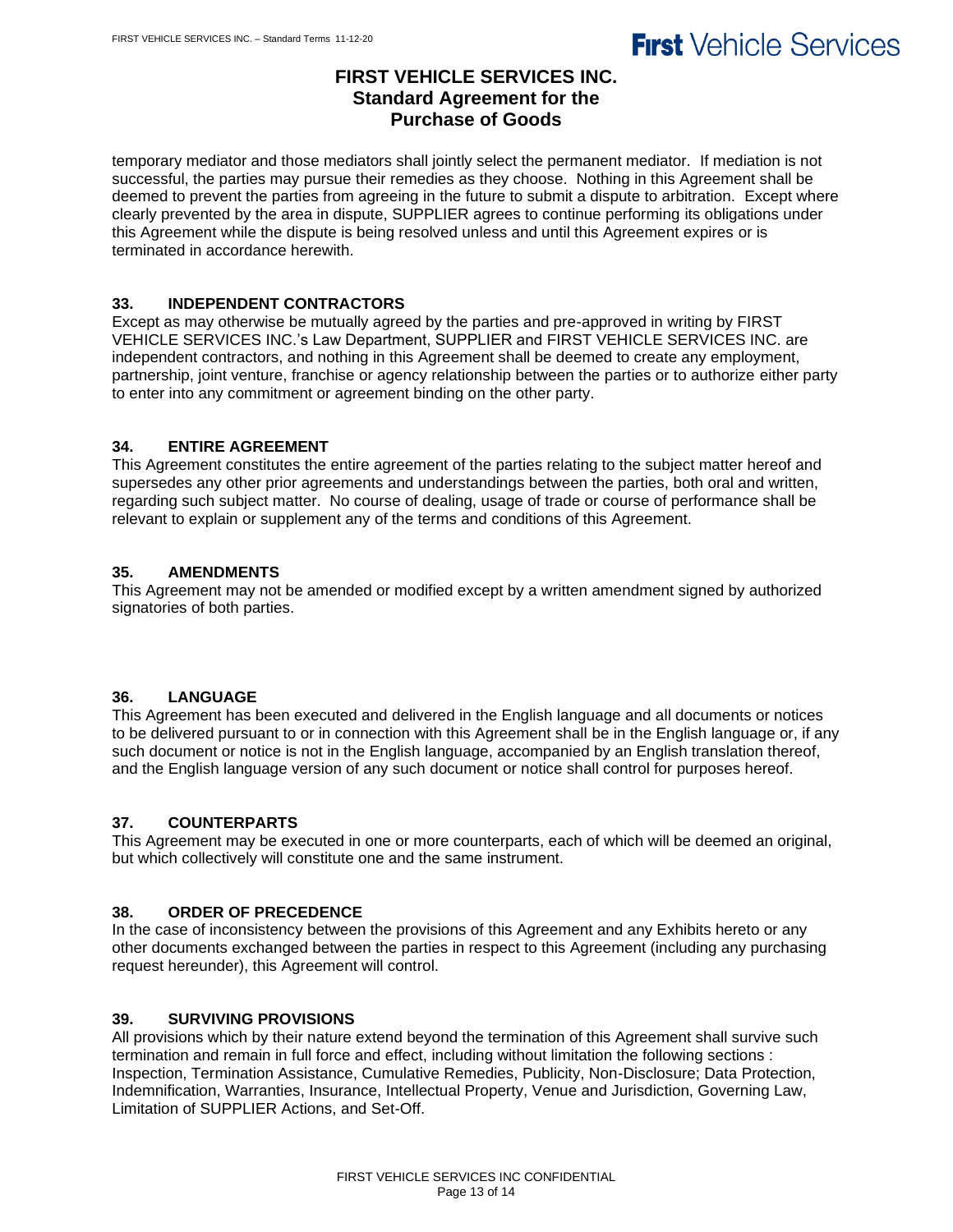## **FIRST VEHICLE SERVICES INC. Standard Agreement for the Purchase of Goods**

#### **40. SUBCONTRACTORS**

SUPPLIER will not subcontract any services and/or Goods hereunder to other persons or entities without the prior written approval of FIRST VEHICLE SERVICES INC., which may be granted or withheld in FIRST VEHICLE SERVICES INC.'s sole discretion. Subcontracting any part of this Agreement shall not relieve the SUPPLIER of any of its obligations or duties under the Agreement. SUPPLIER agrees to impose on its subcontractors the same obligations imposed upon SUPPLIER under this Agreement with respect to Warranties (Paragraph 8), Indemnification (Paragraph 16), Insurance and Insurance Certificates (Paragraph 17), Non-Disclosure; Data Protection (Paragraph 18), Compliance with Law and Safety (Paragraph 27), and FIRST VEHICLE SERVICES INC.'s CSR and Supplier Code of Conduct (Section 2.7). SUPPLIER shall be responsible and liable for all acts and omissions of its subcontractors, their employees or agents as though they are its own.

IN WITNESS WHEREOF, the Parties have executed this Agreement to become effective as of the Effective Date.

| <b>FIRST VEHICLE SERVICES INC.</b> | [INSERT SUPPLIER NAME] |
|------------------------------------|------------------------|
| By:                                | By:                    |
| Name:                              | Name:                  |
| Title:                             | Title:                 |
| Date:                              | Date:                  |
|                                    |                        |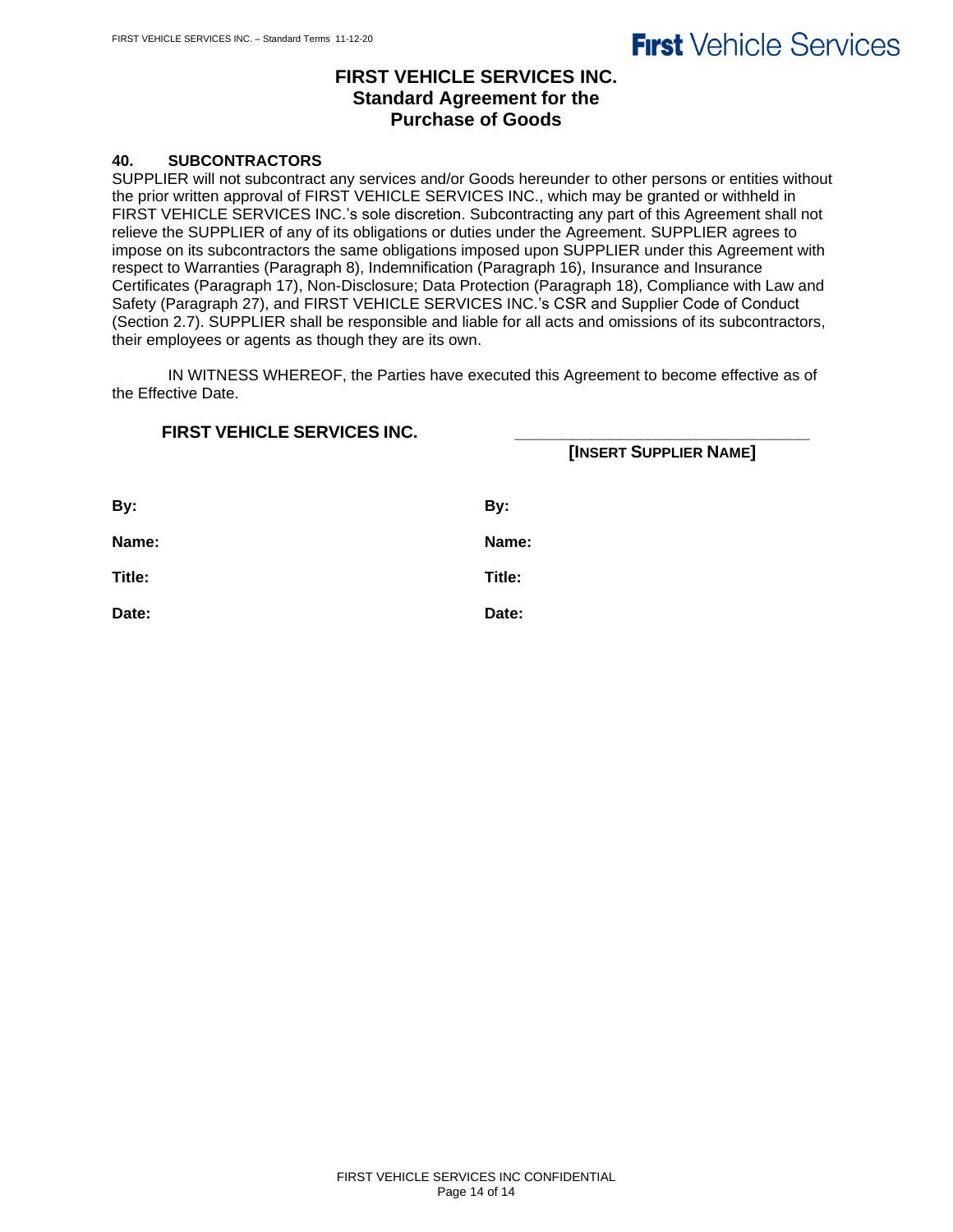## **FIRST VEHICLE SERVICES INC. Standard Agreement for the Purchase of Goods and Services**

This Standard Agreement for the Purchase of Goods and Services ("Agreement") is between **FIRST VEHICLE SERVICES INC.** ("FIRST VEHICLE SERVICES INC.") and **[INSERT SUPPLIER NAME]** ("SUPPLIER") and sets forth the terms and conditions under which SUPPLIER will sell to FIRST VEHICLE SERVICES INC., and FIRST VEHICLE SERVICES INC. will purchase from SUPPLIER, the Goods and Services.

## **1. DEFINITIONS**

1.1 "Affiliate" as to SUPPLIER or FIRST VEHICLE SERVICES INC., shall mean any corporation, partnership, limited liability company, or other domestic or foreign entity (a) of which a controlling interest is owned directly or indirectly by a Party, or (b) controlled by, or under common control with, a Party.

1.2 "Days" or "days" means calendar days unless otherwise specified.

1.3 "Goods" means any of the products set forth in Exhibit 1-A. FIRST VEHICLE SERVICES INC. may require the addition or removal of Goods to and/or from Exhibit 1-A upon written notice to SUPPLIER specifying the Goods to be added or removed, as applicable.

1.4 "Intellectual Property Rights" or "Intellectual Property" means all rights in patents, copyrights, moral rights, trade secrets, mask works, trademarks, service marks and other intellectual property rights.

1.5 "Parties" or "Party" shall mean FIRST VEHICLE SERVICES INC. and SUPPLIER in the plural and FIRST VEHICLE SERVICES INC. or SUPPLIER, as the case may be, in the singular.

1.6 "Personnel" means workers employed or contracted by SUPPLIER or its subcontractors for the provision of the Goods and any Services to FIRST VEHICLE SERVICES INC. hereunder.

1.7 "Services" means the services provided, or contracted to be provided, by SUPPLIER as set forth in the Statement of Work.

1.8 "SOW" or "Statement of Work" means the description of the Services and/or deliverables to be provided by SUPPLIER to FIRST VEHICLE SERVICES INC. and related business terms set forth in Exhibit 1-B.

## **2. SCOPE OF AGREEMENT**

2.1 Acceptance; Conflict with Purchasing Requests or Other Documents. SUPPLIER has read and understands this Agreement. SUPPLIER's signature hereon or commencement of any work or services hereunder shall constitute SUPPLIER's acceptance of, and agreement to sell the Goods and Services to FIRST VEHICLE SERVICES INC. on and subject to, these terms and conditions only. The terms and conditions of this Agreement shall govern any and all FIRST VEHICLE SERVICES INC. purchasing requests and shall supersede any additional or contrary terms set forth in any such purchasing request or any SUPPLIER acceptance, confirmation, invoice, SOW or other similar document.

2.2 FIRST VEHICLE SERVICES INC. Affiliate Purchases. Any Affiliate of FIRST VEHICLE SERVICES INC. may purchase Goods and Services directly from SUPPLIER under this Agreement through the issuance of a purchasing request to SUPPLIER. Upon SUPPLIER's acceptance of such purchasing request, the terms of this Agreement will apply between such FIRST VEHICLE SERVICES INC. Affiliate and SUPPLIER and references in this Agreement to "FIRST VEHICLE SERVICES INC." shall mean the FIRST VEHICLE SERVICES INC. Affiliate that issued the purchasing request.

2.3 FIRST VEHICLE SERVICES INC. Affiliate Liability. Only the FIRST VEHICLE SERVICES INC. Affiliate that issues a purchasing request hereunder incurs any obligation or liability to SUPPLIER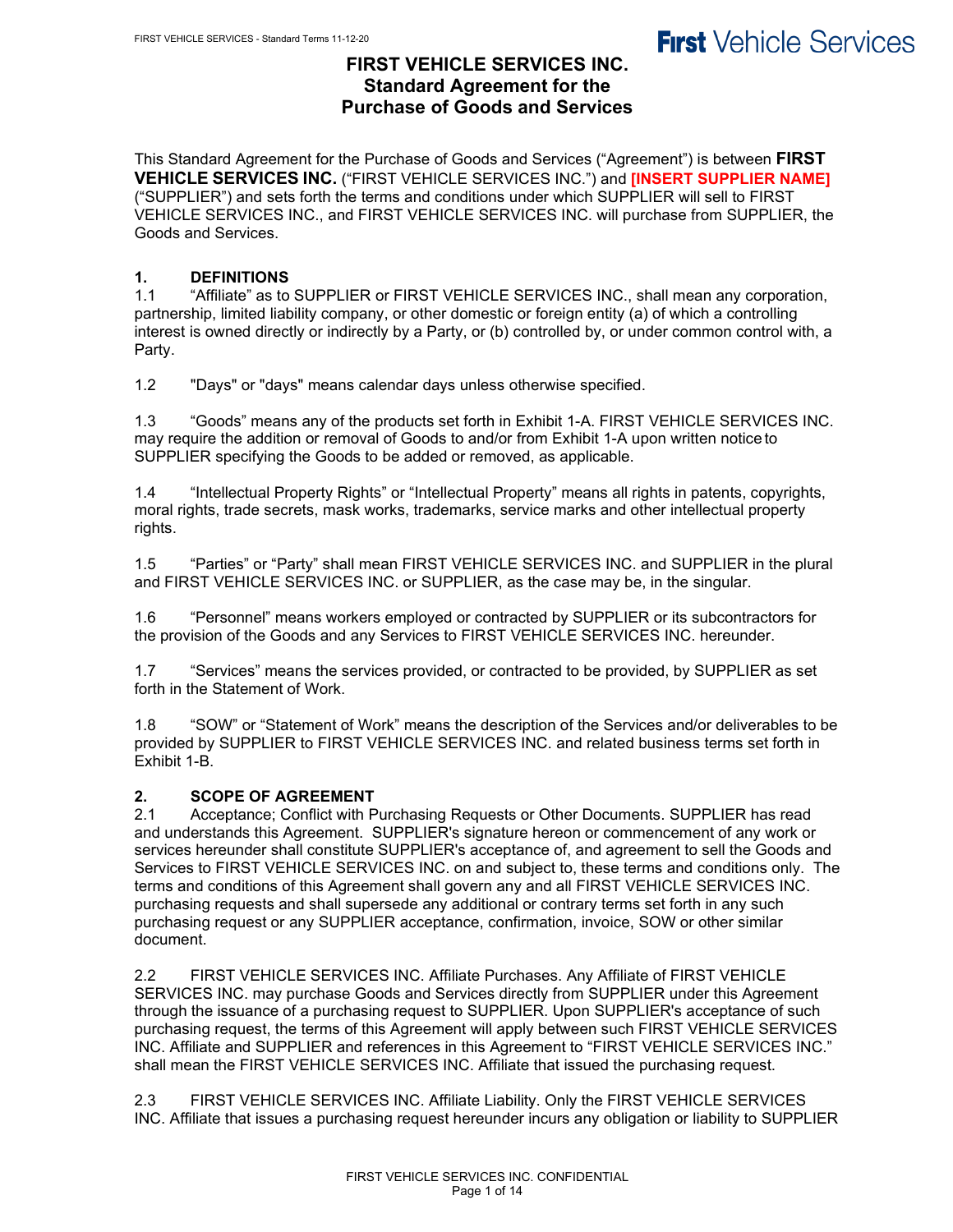## **FIRST VEHICLE SERVICES INC. Standard Agreement for the Purchase of Goods and Services**

with respect to the particular purchasing request and such FIRST VEHICLE SERVICES INC. Affiliate is solely responsible for all claims arising out of its own performance.

2.4 FIRST VEHICLE SERVICES INC. Management or Contract Customers. Anything in this Agreement to contrary notwithstanding, any third party for which FIRST VEHICLE SERVICES INC. or an FIRST VEHICLE SERVICES INC. Affiliate is providing management and/or contract support services under an existing, bona fide agreement for such services (each, an "FIRST VEHICLE SERVICES INC. Customer") may place a purchasing request under this Agreement directly with SUPPLIER for the purchase of the Goods and Services. FIRST VEHICLE SERVICES INC. or its Affiliates may from time-to-time place purchasing requests for Goods and Services for and on behalf of an FIRST VEHICLE SERVICES INC. Customer. In such event, FIRST VEHICLE SERVICES INC. shall be deemed to do so as an agent of the FIRST VEHICLE SERVICES INC. Customer, and the FIRST VEHICLE SERVICES INC. Customer for which FIRST VEHICLE SERVICES INC. so acts as agent (and not FIRST VEHICLE SERVICES INC.) shall be solely responsible for all claims arising out of it own performance under such purchasing request. Each FIRST VEHICLE SERVICES INC. Customer hereby acknowledges that it will fully comply with and be bound by the terms and conditions of this Agreement with respect to any purchasing request issued by, or on behalf of, the FIRST VEHICLE SERVICES INC. Customer. In no event shall FIRST VEHICLE SERVICES INC. or its Affiliates be deemed to be a guarantor of, or otherwise be responsible for, any performance or payment obligation of an FIRST VEHICLE SERVICES INC. Customer under any purchasing request issued by an FIRST VEHICLE SERVICES INC. Customer or by FIRST VEHICLE SERVICES INC. or its Affiliates for and on behalf of an FIRST VEHICLE SERVICES INC. Customer. SUPPLIER may independently qualify FIRST VEHICLE SERVICES INC. Customers for the volume of business and credit terms extended.

2.5 Internal Use Only. All Goods purchased by FIRST VEHICLE SERVICES INC. or an FIRST VEHICLE SERVICES INC. Customer hereunder shall be for internal use only and not for resale or as stock in trade.

2.6 Corporate Social Responsibility ("CSR"); SUPPLIER Code of Conduct. It is FIRST VEHICLE SERVICES INC.'s expectation that SUPPLIER will observe and comply with the requirements of the CSR and the SUPPLIER Code of Conduct set forth in Exhibit 4 , attached hereto and made a part hereof. FIRST VEHICLE SERVICES INC. will monitor and periodically audit SUPPLIER's CSR compliance, and SUPPLIER agrees to document, and upon request make available to FIRST VEHICLE SERVICES INC., its compliance efforts and results to evidence SUPPLIER's commitment to comply with such requirements.

2.7 Utilization of Disadvantaged Business Enterprises (DBE) & Small Business Enterprises (SBE). It is the policy of FIRST VEHICLE SERVICES INC. that disadvantaged and small businesses, as defined in applicable federal and state regulations, will have the maximum practicable opportunity to participate in the awarding of FIRST VEHICLE SERVICES INC. contracts and related subcontracts. SUPPLIER agrees to employ good-faith efforts to carry out this policy through award of subcontracts to small or disadvantaged business enterprises to the fullest extent consistent with the efficient performance of this Agreement. SUPPLIER shall maintain records showing: (a) subcontract awards, specifically to DBEs and SBEs; (b) specific efforts to identify and award such subcontracts to DBEs and SBEs; and (c) copies of executed subcontracts to establish (i) actual DBE and SBE participation, (ii) percent of total purchases and (iii) total amounts paid to DBEs and SBEs. SUPPLIER agrees to submit periodic reports of subcontract and/or SUPPLIER awards to DBEs and SBEs in such form and manner, and at such times, as FIRST VEHICLE SERVICES INC. shall prescribe and will provide FIRST VEHICLE SERVICES INC. reasonable access to SUPPLIER's books, records and accounts for the purpose of verifying DBE and SBE participation and the good-faith efforts to carry out this DBE and SBE policy.

## **3. TERM OF AGREEMENT**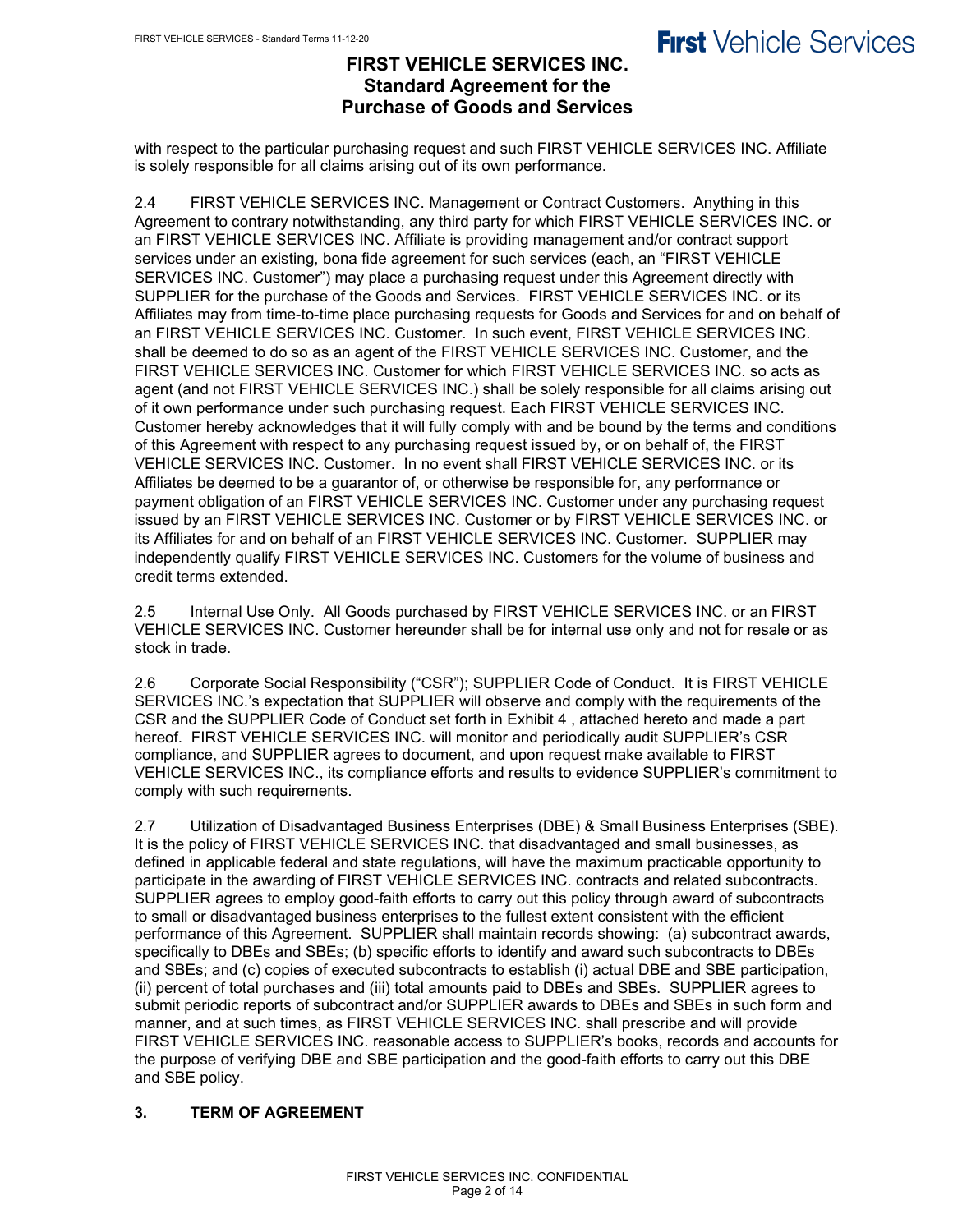## **FIRST VEHICLE SERVICES INC. Standard Agreement for the Purchase of Goods and Services**

The term of this Agreement will commence on the date of the last signature hereto (the "Effective Date") and will continue thereafter for a period of twenty-four (24) months unless earlier terminated in accordance the provisions hereof or extended by mutual written agreement of the Parties (the "Term").

## **4. NO MINIMUM COMMITMENT; NON-EXCLUSIVITY; ORDERING**

4.1 No Minimum Commitment. This Agreement does not obligate FIRST VEHICLE SERVICES INC. to purchase a minimum volume or specific amount of Goods and Services or forecast the monthly or quarterly quantities required to support its operations.

4.2 Non-Exclusivity. Anything in this Agreement to the contrary notwithstanding, FIRST VEHICLE SERVICES INC. may manufacture or buy goods and services from third parties that are identical or similar to the Goods and Services.

4.3 Ordering. Requests for the purchase of Goods and Services hereunder shall be made by one of the following methods:

- a. Letter: A written purchasing request faxed or mailed to SUPPLIER. Such written purchasing request will include delivery location, full name and phone number of authorizing FIRST VEHICLE SERVICES INC. employee, item name, description and part number, quantities, and delivery due date.
- b. Electronic Communication: A written purchasing request transmitted via electronic communication links between the Parties (including email, facsimile or EDI). All such purchasing requests must include delivery location, full name and phone number of authorizing FIRST VEHICLE SERVICES INC. employee, item name, description and part number, quantities, and delivery due date.
- c. SUPPLIER Website: An electronic purchasing request submitted by an authorized FIRST VEHICLE SERVICES INC. employee to SUPPLIER's pre-approved website.

4.4 Written Purchasing Request Requirement. Verbal purchasing requests (including phone calls) are invalid. SUPPLIER will not commence manufacture or delivery of any Goods or provision of any Services for FIRST VEHICLE SERVICES INC. or incur any related expenses unless and until it receives a written purchasing request from FIRST VEHICLE SERVICES INC. expressly ordering the Goods and Services and authorizing the delivery and provision thereof in accordance with Section 4.3 above. SUPPLIER expressly and irrevocably waives the right to recover any fees, costs, losses, expenses or damages from FIRST VEHICLE SERVICES INC. in connection with any Goods manufactured or delivered and any Services provided prior to SUPPLIER's receipt of an FIRST VEHICLE SERVICES INC. written purchasing request meeting the requirements hereof.

4.5 Proof of Written Purchasing Request. SUPPLIER's failure to provide FIRST VEHICLE SERVICES INC. proof of a written purchasing request may result in non-payment of invoices or a demand for refund of prior payments. Once FIRST VEHICLE SERVICES INC. fully implements its purchasing system, SUPPLIER will be notified that all purchasing commitments require a valid purchase order number. SUPPLIER will comply with such change and thereafter shall not accept any purchasing request from FIRST VEHICLE SERVICES INC. without a valid purchase order number.

## **5. DELIVERY & SHIPPING**

5.1 Delivery. Time is of the essence, and deliveries shall be made in quantities and at the time and place specified by FIRST VEHICLE SERVICES INC..

5.2 Title and Risk of Loss. Unless otherwise agreed in writing by FIRST VEHICLE SERVICES INC., title and risk of loss or damage shall pass to FIRST VEHICLE SERVICES INC. upon SUPPLIER's delivery to FIRST VEHICLE SERVICES INC.'s designated location.

5.3 Changes. FIRST VEHICLE SERVICES INC. may cancel, change or suspend delivery schedules upon notice to SUPPLIER. If Goods are received in advance of schedule, FIRST VEHICLE SERVICES INC. may return such Goods at SUPPLIER's risk and expense. If deliveries will not be made as scheduled, SUPPLIER shall immediately give FIRST VEHICLE SERVICES INC. written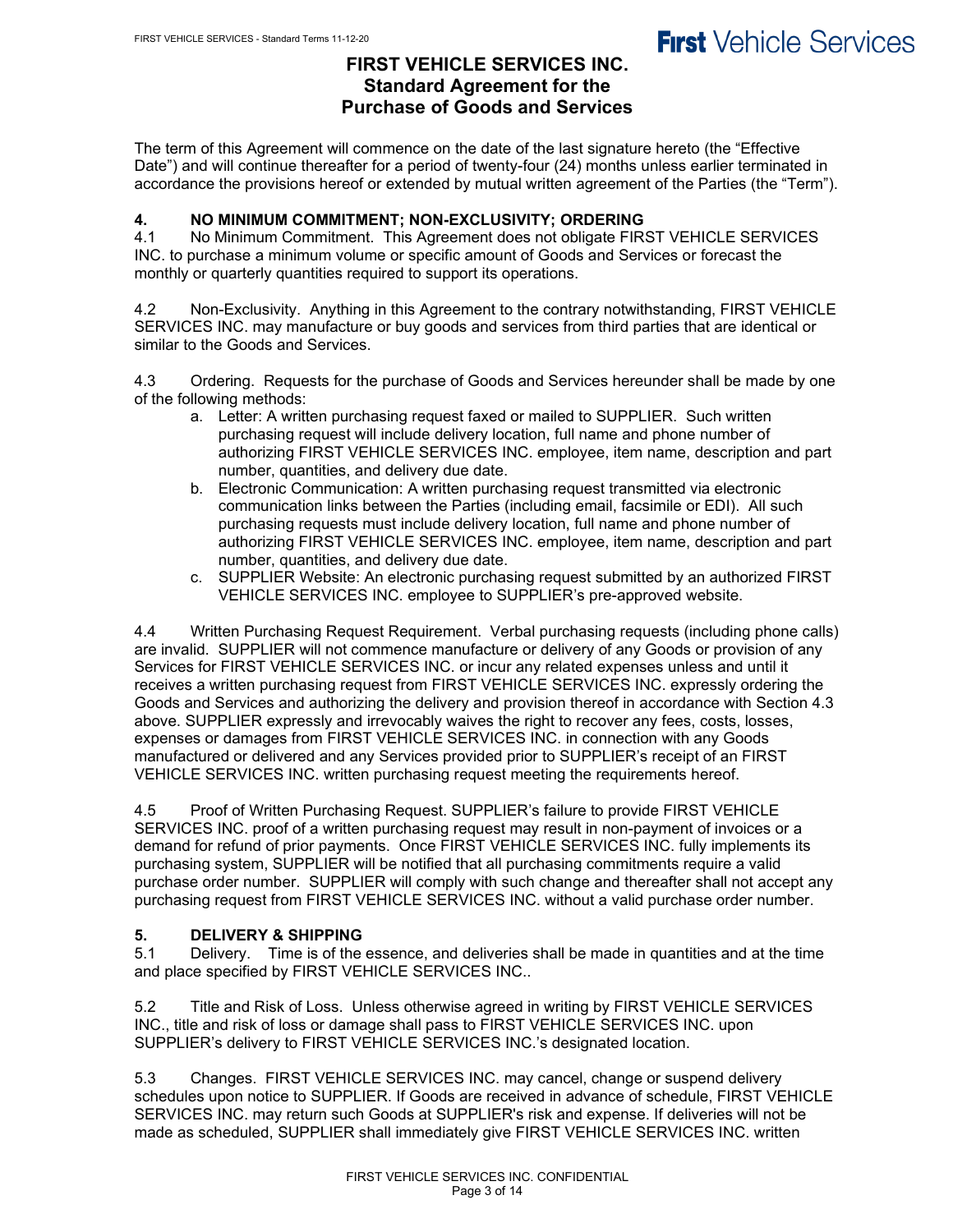### **FIRST VEHICLE SERVICES INC. Standard Agreement for the Purchase of Goods and Services**

notice setting forth the cause and duration of the anticipated delay, granting FIRST VEHICLE SERVICES INC. pro rata allocation of any items in short supply.

5.4 Partial Shipments. FIRST VEHICLE SERVICES INC. reserves the right in its sole discretion to reject partial shipments. No charges for unauthorized transportation will be paid by FIRST VEHICLE SERVICES INC.

5.5 Packing and Marking. SUPPLIER shall: (a) properly pack, mark and ship all Goods in accordance with the requirements of FIRST VEHICLE SERVICES INC., the involved carriers, and if applicable, the country of destination; (b) route shipments in accordance with FIRST VEHICLE SERVICES INC.'s instructions; (c) not charge for handling, packaging, boxing, storage or transportation of Goods, unless otherwise stated as an item on a purchasing request; (d) mark each package with FIRST VEHICLE SERVICES INC.'s purchasing request number, part number and address, and, when multiple packages comprise a single shipment, to consecutively number each package; and (e) show purchasing request numbers and package numbers on all packing slips, bills of lading and invoices.

5.6 Expedited Delivery. If SUPPLIER fails to deliver any Goods at the time and place set forth in the purchasing request, FIRST VEHICLE SERVICES INC. shall have the right to require Supplier, at Supplier's expense, to use expedited delivery methods to complete and deliver the Goods.

5.7 Location List. Upon SUPPLIER's written request, FIRST VEHICLE SERVICES INC. will provide a current list of all FIRST VEHICLE SERVICES INC. locations in the United States and Canada in Exhibit 3, attached hereto and made a part hereof. Location lists are subject to change without notice.

## **6. INSPECTION**

Inspections not Required. FIRST VEHICLE SERVICES INC. may, but shall not be required to, perform incoming inspections of the Goods. No failure to make a complaint at the time of any such inspection and no approval given during or after such inspection shall constitute a waiver by FIRST VEHICLE SERVICES INC. of any rights or remedies in respect of the Goods and FIRST VEHICLE SERVICES INC. reserves the right to reject the Goods or revoke acceptance in accordance with the terms hereof. After delivery of Goods and acceptance by FIRST VEHICLE SERVICES INC., FIRST VEHICLE SERVICES INC. shall have a reasonable time within which either to reject the Goods or revoke its acceptance. If FIRST VEHICLE SERVICES INC. rejects or revokes its acceptance of Goods as nonconforming, the quantities under the applicable purchasing request will automatically be reduced unless FIRST VEHICLE SERVICES INC. otherwise notifies SUPPLIER in writing. SUPPLIER will not replace quantities so reduced without a new purchasing request from FIRST VEHICLE SERVICES INC.

6.2 Disposition of Nonconforming Goods. Nonconforming Goods will be held by FIRST VEHICLE SERVICES INC. in accordance with SUPPLIER's instructions at SUPPLIER's risk. SUPPLIER's failure to provide written instructions within 10 days, or such shorter period as may be commercially reasonable under the circumstances, after notice of nonconformity shall entitle FIRST VEHICLE SERVICES INC., at FIRST VEHICLE SERVICES INC.'s option, to charge SUPPLIER for storage and handling or to dispose of the Goods without liability to SUPPLIER. Payment for nonconforming Goods shall not constitute an acceptance of them, limit or impair FIRST VEHICLE SERVICES INC.'s right to assert any legal or equitable remedy, or relieve SUPPLIER's responsibility for latent defects.

6.3 Acceptance Testing. The Services and/or deliverables shall be subject to those acceptance tests as set forth in a Statement of Work or, if no such tests are set forth in a Statement of Work, then to such tests as are reasonable, timely, and appropriate to determine whether the Services and/or deliverables comply with the terms of this Agreement and any applicable specifications and acceptance criteria.

### **7. INTELLECTUAL PROPERTY**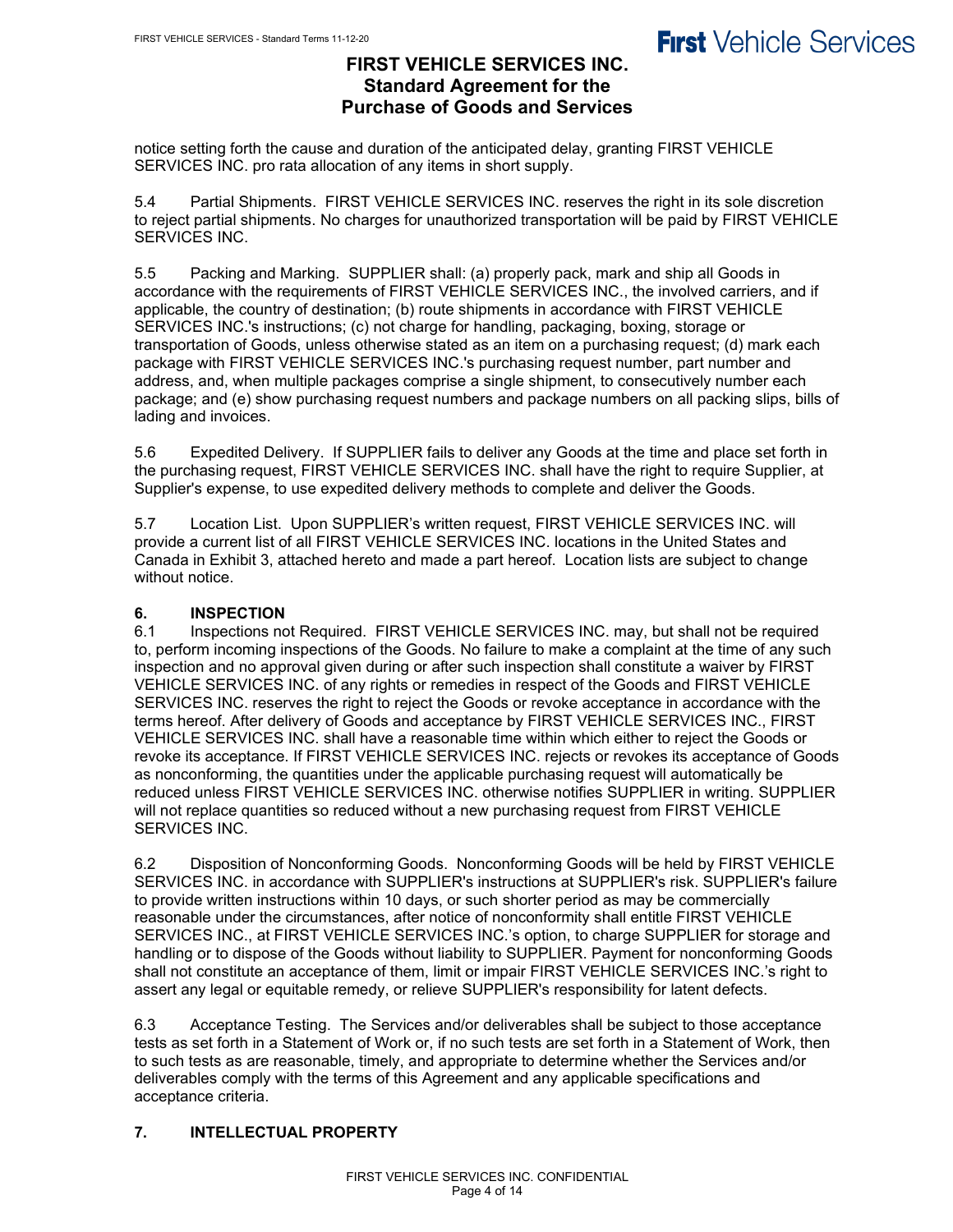## **FIRST VEHICLE SERVICES INC. Standard Agreement for the Purchase of Goods and Services**

7.1 Intellectual Property Warranty. SUPPLIER represents and warrants to FIRST VEHICLE SERVICES INC. that: (i) SUPPLIER owns, has obtained or is able to obtain, valid licenses for all Intellectual Property Rights that are necessary for the performance of its obligations under the Agreement; (ii) SUPPLIER owns, has obtained or is able to obtain, valid licenses for all intellectual property provided to FIRST VEHICLE SERVICES INC. under this Agreement (the "Licensed Intellectual Property"); (iii) as of the Effective Date there are no pending or to the knowledge of SUPPLIER threatened disputes or claims against SUPPLIER alleging that the use of the Licensed Intellectual Property by SUPPLIER misappropriates or infringes the intellectual property rights of third parties; (iv) none of the rights licensed to FIRST VEHICLE SERVICES INC. hereunder conflicts with any license or covenant not to sue granted by SUPPLIER to any third party; (v) all Licensed Intellectual Property is free of any and all restrictions, settlements, judgments or adverse claims; and (vi) there is no copyright, patent, or trade secret or other proprietary right of a third party that would be infringed or misappropriated by FIRST VEHICLE SERVICES INC.'s use of the Licensed Intellectual Property and/or any other intellectual property provided under this Agreement.

7.2 Remedy for Breach. In the event of a breach of Section 7.1 (Intellectual Property Warranty), SUPPLIER shall be obligated to the requirements of Section 7.3 (Injunction Remedies) and Section 16 (Indemnification) in addition to any other remedies available to FIRST VEHICLE SERVICES INC. hereunder.

7.3 Injunction Remedies. If the use of any Licensed Intellectual Property is enjoined, SUPPLIER shall, at its sole expense and option: (i) procure for FIRST VEHICLE SERVICES INC. the right to continue using the Licensed Intellectual Property; (ii) replace the Licensed Intellectual Property with a non-infringing version of equivalent function and performance; or (iii) modify the Licensed Intellectual Property to be non-infringing without detracting from function or performance. If one of the foregoing remedies are not reasonably available, SUPPLIER shall promptly refund to FIRST VEHICLE SERVICES INC. all fees paid for the enjoined Licensed Intellectual Property, reimburse FIRST VEHICLE SERVICES INC. for any costs incurred by FIRST VEHICLE SERVICES INC. as a result of such injunction, in addition to any other available remedies.

## **8. WARRANTIES**

- Goods Warranty. SUPPLIER warrants that the Goods:
	- a. Will be merchantable, of first class quality and fit for their intended purpose;
	- b. Will be free from defects in design, material and workmanship, including latent or patent defects;
	- c. Will be delivered free from any security interest or other lien or encumbrance;
	- d. Will conform to the drawings, specifications, descriptions or samples furnished or specified by FIRST VEHICLE SERVICES INC. or provided by SUPPLIER;
	- e. Will comply with all statutory requirements and regulations relating to the sale of the Goods; and
	- f. Will comply with all Category Specific Requirements appearing in Exhibit 2, attached hereto and made a part hereof.

8.2 Remedy for Breach. In the event of a breach of Section 8.1 (Goods Warranty), FIRST VEHICLE SERVICES INC. may elect to exercise its rights under Section 13 (Termination) or allow SUPPLIER to remedy any non-conformance with such warranty within ten (10) days following notification from FIRST VEHICLE SERVICES INC. If SUPPLIER is unable to remedy such nonconformance within thirty (30) days following the initial notification from FIRST VEHICLE SERVICES INC., SUPPLIER shall promptly refund any monies paid for such defective or non-conforming Goods in addition to any other remedies available to FIRST VEHICLE SERVICES INC.

8.3 Services Warranty. SUPPLIER warrants that: (i) it has full power and authority to provide the Services to FIRST VEHICLE SERVICES INC. and that all Services are free of any and all restrictions, settlements, judgments or adverse claims; (ii) all Services will be performed by SUPPLIER in a professional manner, consistent with the standard of skill and care exercised by the best professionals within SUPPLIER's industry on projects of comparable scope and complexity, in a similar location, and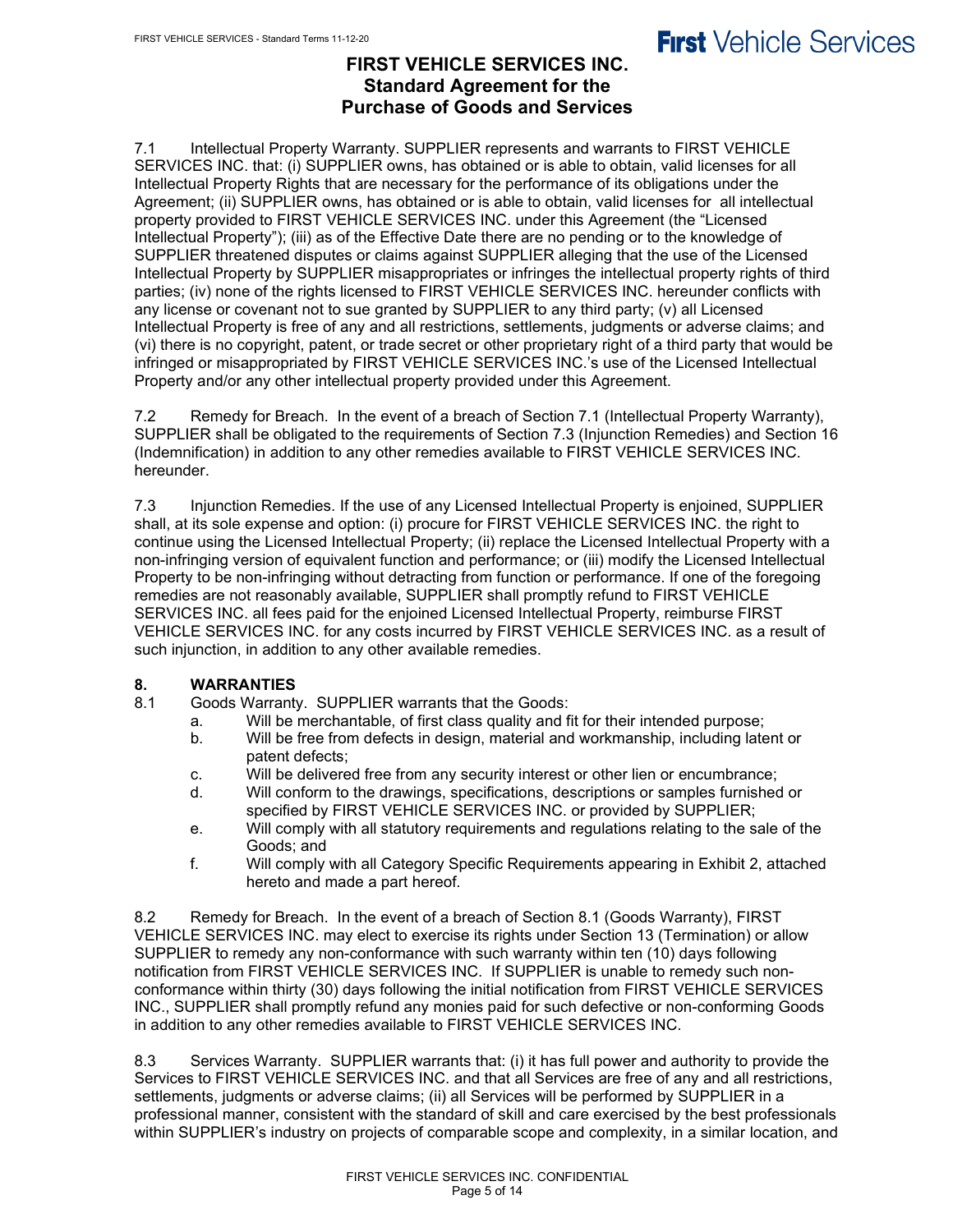## **FIRST VEHICLE SERVICES INC. Standard Agreement for the Purchase of Goods and Services**

in conformance with the requirements of this Agreement; (iii) SUPPLIER is sufficiently experienced, properly qualified, registered, licensed, equipped, organized, and financed to perform its Services in compliance with the terms of this Agreement; (iv) it is under no obligation or restriction, nor will it assume any such obligation or restriction, which would in any way interfere with or be inconsistent with, or present a conflict of interest concerning, the provision of Services under this Agreement; and (v) all Services will be performed by SUPPLIER in accordance with the SOW and the service levels and specifications, if any, set forth Exhibit 1-B.

8.4 Remedy for Breach. In the event of a breach of Section 8.3 (Services Warranty), FIRST VEHICLE SERVICES INC. may elect to exercise its rights under Section 14 (Termination) or allow SUPPLIER to immediately re-perform any and all portions of the Services which FIRST VEHICLE SERVICES INC. finds to be defective or non-conforming without charge to Customer in addition to any other remedies available to FIRST VEHICLE SERVICES INC. hereunder.

8.5 Bidding Process. SUPPLIER further warrants that (i) all factual representations made to FIRST VEHICLE SERVICES INC. regarding SUPPLIER's capabilities during the bidding process were true, correct and complete and fairly described its capabilities; and (ii) as at the Effective Date, all information communicated to FIRST VEHICLE SERVICES INC. during the bidding process and/or contained in any SUPPLIER response to any FIRST VEHICLE SERVICES INC. request for proposal remains true, accurate and not misleading, save as may have been specifically disclosed in writing to FIRST VEHICLE SERVICES INC. prior to execution of this Agreement.

8.6 Pass-Thru of Manufacturer Warranties. In addition to the warranties set forth in Section 8.1, SUPPLIER agrees to pass through to FIRST VEHICLE SERVICES INC. all manufacturer warranties covering the Goods and, in the event of any defects, to facilitate any warranty claims against manufacturers on behalf of FIRST VEHICLE SERVICES INC..

8.7 Site Safety; Permits. SUPPLIER further warrants that its employees will obey all rules and regulations applicable to the locations at which it conducts activities pursuant to this Agreement, and that it will, at its expense, obtain all necessary permits and licenses that may be required in order to meet its obligations under this Agreement.

8.8 Capacity; Authority. SUPPLIER warrants that it has full capacity and authority and all necessary consents (including where its procedures so require, the consent of its parent company) to enter into and perform its obligations under this Agreement and that the Agreement is executed by a duly authorized representative of the SUPPLIER.

8.9 Absence of Litigation. SUPPLIER warrants that no claim is being asserted and no litigation, arbitration or administrative proceeding is presently in progress or, to the best of its knowledge and belief, pending or threatened against SUPPLIER or any of its assets which will or might have a material adverse effect on its ability to perform its obligations under the Agreement.

## **9. PRICING**

Prices. All prices in Exhibit 1 are listed with FOB origin, inbound freight, landed costs and delivered pricing to the FIRST VEHICLE SERVICES INC. locations and quoted in both US Dollars (\$USD) and Canadian Dollars (\$CAD). Prices are firm-fixed and shall not be increased by SUPPLIER during the Term; provided, however, if SUPPLIER's price for any Goods and Services on the scheduled delivery date is lower than the price quoted in Exhibit 1, SUPPLIER shall sell the Goods and Services to FIRST VEHICLE SERVICES INC. at such lower price.

9.2 Most Favored Nations. SUPPLIER warrants that the price for the Goods and Services is at least as low as the lowest price at which SUPPLIER is currently selling the Goods and Services in the same or similar quantity and value to its other non-government customers.

### **10. PAYMENT TERMS**

10.1 FIRST VEHICLE SERVICES INC. payment terms are net 60 days from receipt of invoice. SUPPLIER shall send all invoices to the address specified by FIRST VEHICLE SERVICES INC. in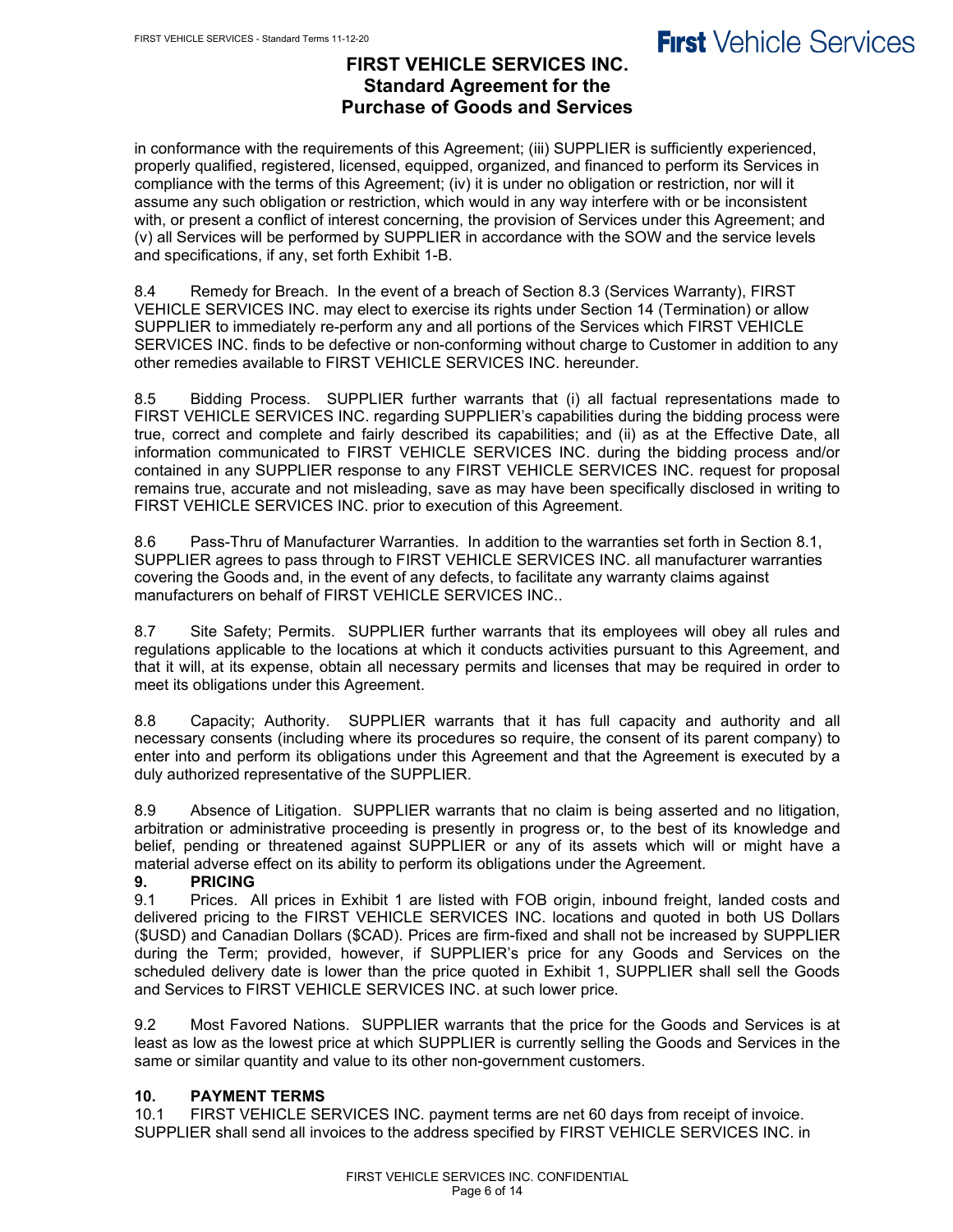## **FIRST VEHICLE SERVICES INC. Standard Agreement for the Purchase of Goods and Services**

writing. All invoices shall include the (i) Purchasing Request or Purchase Order number, as applicable; (ii) Ship to address; (iii) Location Name; and (iv) Location Number. Payment will not constitute acceptance of any Goods and Services.

10.2 FIRST VEHICLE SERVICES INC. reserves the right to require SUPPLIER to comply with FIRST VEHICLE SERVICES INC.'s preferred payment methodologies. Discounted rates may be available based upon payment terms and other contractual criteria.

10.3 SUPPLIER further agrees that by submitting an invoice to FIRST VEHICLE SERVICES INC., SUPPLIER acknowledges that the amount stated in the invoice is correct to the best of SUPPLIER's knowledge after reasonable investigation. When FIRST VEHICLE SERVICES INC. pays the amount stated in the invoice, FIRST VEHICLE SERVICES INC. will have fully satisfied its obligation to pay SUPPLIER for the Goods identified therein. Nothing in this Paragraph shall waive FIRST VEHICLE SERVICES INC.'s right to object to an inaccurate invoice.

10.4 SUPPLIER agrees to invoice and accept payment for all Goods and Services in the local currency to where the Goods and Services are delivered:

a. United States, Puerto Rico, and Mexico deliveries shall be invoiced and paid in U.S. dollars. The invoice should specifically state FIRST VEHICLE SERVICES INC., for all activities associated with deliveries and payments in U.S. dollars.

b. Canada Deliveries shall be invoiced and paid in Canadian dollars. The invoice should specifically state FIRST VEHICLE SERVICES INC. for all activities associated with deliveries and payments in Canadian dollars.

### **11. PARTS CERTIFICATION**

11.1 SUPPLIER will complete certification on all parts to be sold to any FIRST VEHICLE SERVICES INC. location or entity, that those parts meet the technical standards as provided and included as exhibits to this contract. The standards may be updated as business conditions, regulations, laws and technologies dictate. FIRST VEHICLE SERVICES INC. is required to make supplier aware of any changes to these specifications and provide updated copies of the standards. The applicable standards are included as Exhibit 6. The certification form will be completed for each category of parts and the list of certified parts will be included in Exhibit 1.

11.2 Any part numbers replaced (as referenced in Exhibit 6) must be certified by FIRST VEHICLE SERVICES INC. in writing prior to the change being made. SUPPLIER must provide documentation that offered parts have been tested or validated to meet FIRST VEHICLE SERVICES INC. specification requirements. A sample of the part will be provided, at no cost to FIRST VEHICLE SERVICES INC., for goods offered and being certified to FIRST VEHICLE SERVICES INC. to be used in testing.

### **12. DATA AVAILABILITY**

SUPPLIER agrees to provide usage and invoice detail and additional parts and services information data in electronic format. SUPPLIER will provide reporting on a monthly basis.

- a. Report all purchases made from any FIRST VEHICLE SERVICES INC. location per the format in Exhibit 5, to be provided in .csv or .xls format.
- b. Report any parts that were superseded, or replaced, deleted for the part changed per the format in Exhibit 5.
- c. Parts purchased that were not included on the original contract as listed in Exhibit 1 in the format per Exhibit 1.
- d. Reports of any past due invoices to be provided monthly per the format and instructions provided in Exhibit 5.

### **13. ACCESS TO INFORMATION SYSTEMS**

Access, if any, to FIRST VEHICLE SERVICES INC.'s information systems is granted solely to provide the Goods and Services and is limited to those specific FIRST VEHICLE SERVICES INC. information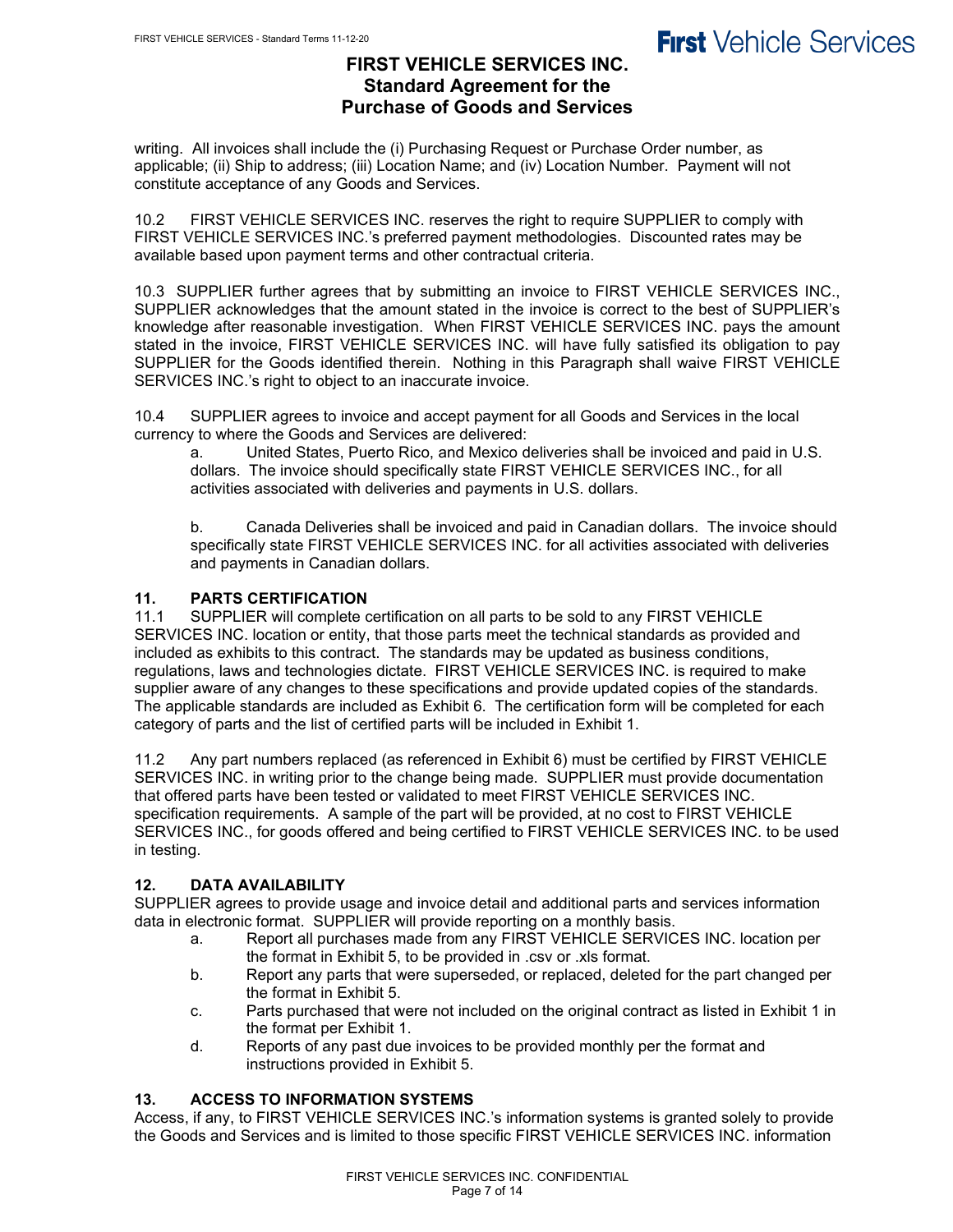## **FIRST VEHICLE SERVICES INC. Standard Agreement for the Purchase of Goods and Services**

systems, access locations, time periods and personnel as are separately agreed to by FIRST VEHICLE SERVICES INC. and SUPPLIER from time to time. FIRST VEHICLE SERVICES INC. may require SUPPLIER Personnel to sign individual agreements prior to access to FIRST VEHICLE SERVICES INC.'s information systems. Access is subject to FIRST VEHICLE SERVICES INC. business control and information protection policies, standards and guidelines as may be modified from time to time. SUPPLIER agrees to access information systems only from specific locations approved for access by FIRST VEHICLE SERVICES INC.

### **14. TERMINATION**

14.1 Termination for Convenience. FIRST VEHICLE SERVICES INC. may terminate this Agreement or any purchasing request placed hereunder for convenience upon thirty (30) days prior written notice to SUPPLIER.

14.2 Termination for Cause.Either Party may terminate this Agreement on written notice if the other Party fails to comply with this Agreement after it has been notified in writing of the nature of the failure and been provided with a reasonable time to cure.

14.3 Termination for Bankruptcy.If either Party becomes insolvent, is unable to pay its debts when due, files for bankruptcy, is subject of involuntary bankruptcy, has a receiver appointed, or has its assets assigned, the other Party may terminate this Agreement without notice and may cancel any unfulfilled obligations.

14.4 Return of Materials.Upon termination of this Agreement, SUPPLIER shall promptly return to FIRST VEHICLE SERVICES INC. all materials provided by FIRST VEHICLE SERVICES INC. under this Agreement and all written Confidential Information provided by FIRST VEHICLE SERVICES INC. to SUPPLIER.

### **15. TERMINATION ASSISTANCE**

Upon the expiration or termination of this Agreement for any reason, SUPPLIER will provide to FIRST VEHICLE SERVICES INC. during any applicable notice period and for a reasonable period of time after the expiration or termination of this Agreement (such period, the "Termination Assistance Period"), such termination assistance as may be reasonably requested by FIRST VEHICLE SERVICES INC. to facilitate the orderly transition of SUPPLIER's responsibilities hereunder to FIRST VEHICLE SERVICES INC. or its designee, including the timely and complete transfer of data as directed by FIRST VEHICLE SERVICES INC. and full cooperation with the new supplier (the "Termination Assistance"). Termination Assistance shall be provided without charge to FIRST VEHICLE SERVICES INC. During the Termination Assistance Period SUPPLIER shall perform at a minimum in conformance with the level of service and with at least the same degree of accuracy, quality, completeness, timeliness, responsiveness and efficiency as was provided to FIRST VEHICLE SERVICES INC. prior to commencement of the Termination Assistance Period.

### **16. INDEMNIFICATION**

SUPPLIER shall defend, indemnify, protect and hold harmless FIRST VEHICLE SERVICES INC. and its customers, directors, officers, employees (whether acting in the course of their employment or otherwise), agents, representatives, successors and assigns (each, an "Indemnified Party") from and against any and all claims, losses, liens, demands, attorneys' fees, damages, liabilities, costs, expenses, obligations, causes of action, or lawsuits (collectively, "Claims") arising out of or resulting from (i) Suppliers' or personnel negligence; (ii) any act or omission or wilful misconduct of SUPPLIER or its Personnel; (iii) the breach of this Agreement by SUPPLIER or any Personnel (iv) property loss, damage, personal injury or death, sustained by any Party, any Party's employees and/or by any Personnel, (v) any Claim that the Licensed Intellectual Property infringes or misappropriates any third party Intellectual Property Right; or (vi) Supplier's or its personnel violation or nonconformity to any of the data protection requirements contained in Section 18 of this Agreement, including any associated data privacy laws, rules or regulations. An Indemnified Party shall have the right to participate in the selection of counsel and SUPPLIER shall not enter into any settlement agreement that contains any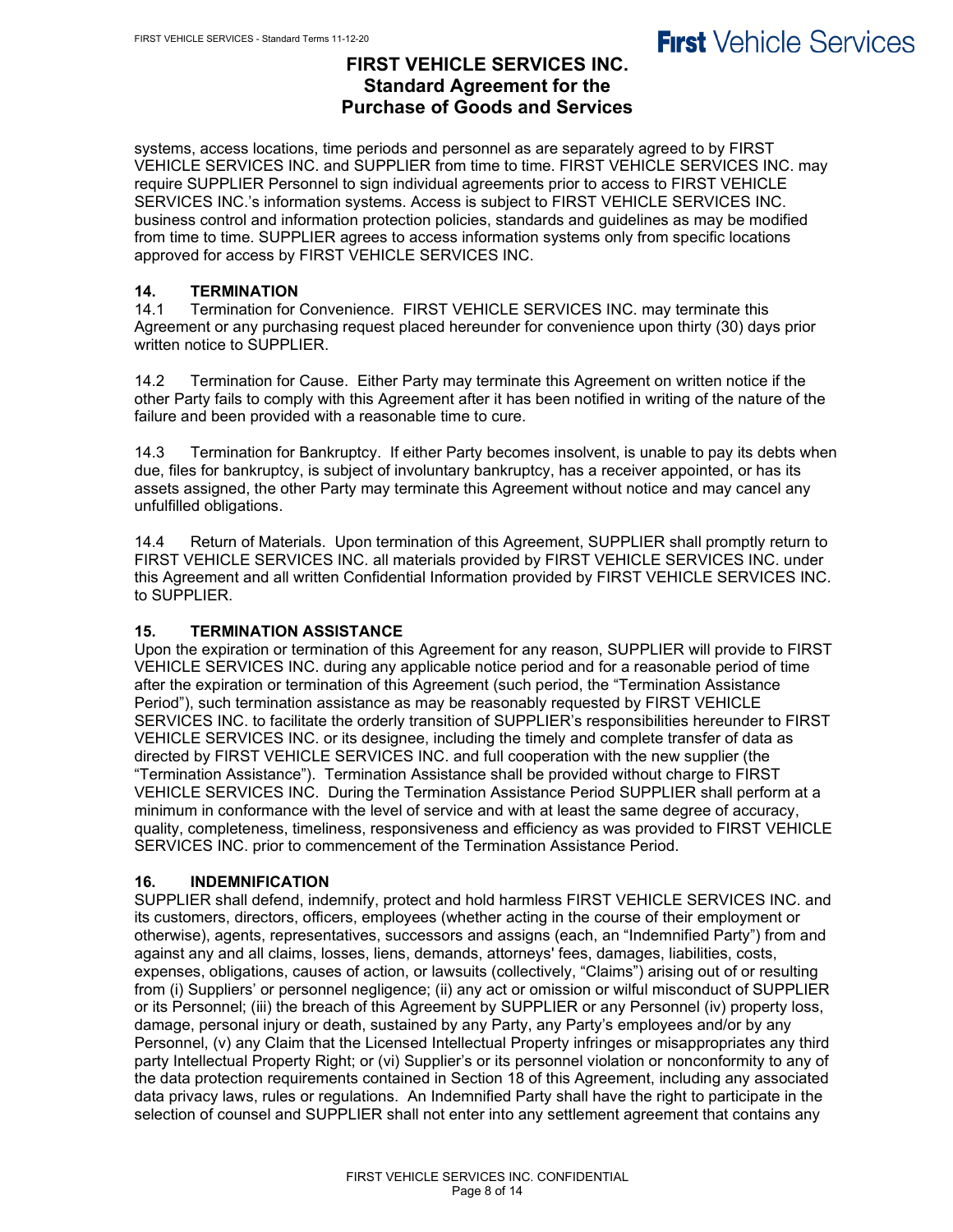## **FIRST VEHICLE SERVICES INC. Standard Agreement for the Purchase of Goods and Services**

admission of liability on the part of FIRST VEHICLE SERVICES INC. and/or any other Indemnified Party.

## **17. INSURANCE, WAIVER OF SUBROGATION**

At a minimum, during the Term of this Agreement SUPPLIER will maintain in full force and effect, at SUPPLIER's expense:

- i. Commercial General Liability Insurance with limits of \$10,000,000 combined single limit for bodily injury, death, and property damage, including personal injury, contractual liability, independent contractors, broad-form property damage and products and completed operations coverage;
- ii. Automobile Liability Insurance covering liability arising out of all owned, hired and nonowned autos with limits in the amount of \$10,000,000 combined single limit each occurrence;
- iii. Garagekeepers Legal Liability Insurance with a limit of liability in an amount not less than \$500,000.00 per occurrence;
- iv. All-Risk Property Liability Insurance with limits not less than the full replacement value of SUPPLIER's personal property and equipment situated at an FIRST VEHICLE SERVICES INC. site in connection with this Agreement;
- v. Workers' Compensation insurance as required by any applicable law or regulation having jurisdiction over SUPPLIER's employees.
- vi. Employer's Liability Insurance in the amount of \$1,000,000 each accident for bodily injury by accident and \$1,000,000 each employee for bodily injury by disease.
- vii. Umbrella or Excess Liability Insurance in an amount not less than \$5,000,000 per occurrence, which will provide additional limits for commercial general and automobile liability insurance.
- viii. As applicable, cyber insurance in an amount net less than \$5,000,000.

17.2 SUPPLIER shall provide FIRST VEHICLE SERVICES INC. with a certificate of insurance evidencing that the required minimum coverage is in effect and that each Commercial General Liability and Automobile Liability policy names FIRST VEHICLE SERVICES INC., its subsidiaries, directors, officers and employees as additional insureds. SUPPLIER shall provide a waiver of subrogation clause in favor of the additional insureds and provide that all insurance provided by the SUPPLIER shall be primary and that any other insurance maintained by or available to FIRST VEHICLE SERVICES INC. shall be excess only and shall not contribute with this insurance. Such insurance shall also cover the acts or omissions of SUPPLIER's subcontractors under this Agreement. Such insurance shall require the insurer to provide FIRST VEHICLE SERVICES INC. thirty (30) days advance written notice of any cancellation or adverse material change with respect to any of the policies. If SUPPLIER fails to procure or maintain in force the insurance specified herein, FIRST VEHICLE SERVICES INC. may procure such insurance and the cost thereof shall be borne by SUPPLIER.

17.3 The insurance provided by SUPPLIER hereunder shall operate independent and apart from any obligations imposed upon SUPPLIER under the indemnification provisions of this Agreement, and that in no event will the coverage or limits of any insurance maintained by SUPPLIER under this Agreement, or the lack or unavailability of any other insurance, limit or diminish in any way SUPPLIER's obligations or liability to FIRST VEHICLE SERVICES INC. hereunder.

17.4 SUPPLIER's failure to provide and keep in force the aforementioned insurance shall be regarded as a material default hereunder, entitling FIRST VEHICLE SERVICES INC. to exercise any or all of the rights and remedies provided hereunder.

## **18. NON-DISCLOSURE; DATA PROTECTION**

Confidential Information. "Confidential Information" means any information or data disclosed in connection with this Agreement that (i) is concerning or related to FIRST VEHICLE SERVICES INC.'s general business operations (including without limitation business plans, processes, sales costs, profits, pricing methods, organization and employee lists); or (ii) is or concerns any FIRST VEHICLE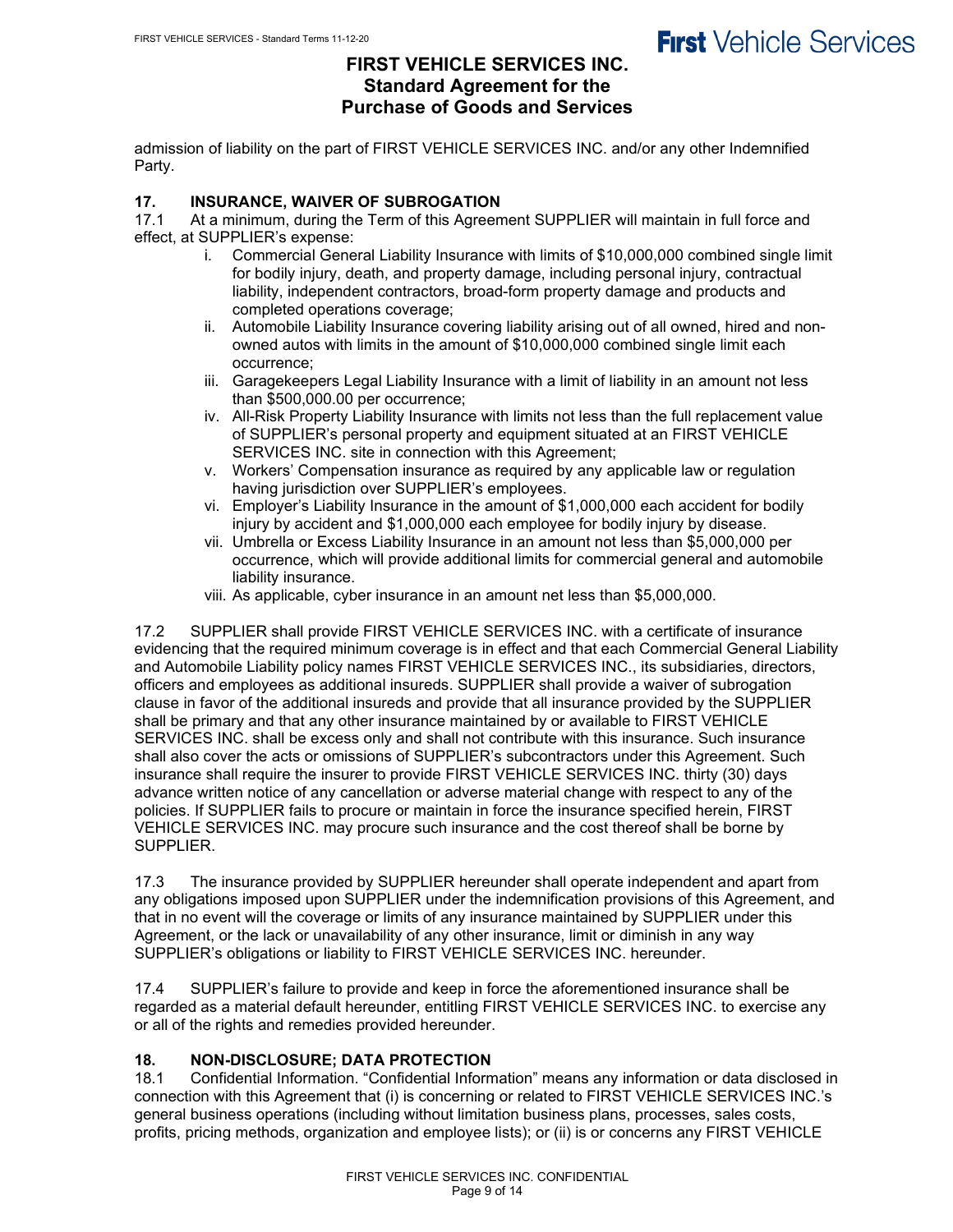## **FIRST VEHICLE SERVICES INC. Standard Agreement for the Purchase of Goods and Services**

SERVICES INC. PII (as defined below). The existence of and terms and conditions of this Agreement shall be considered Confidential Information hereunder.

18.2 Confidential Information Obligations. SUPPLIER will protect, and will ensure its Personnel protect, Confidential Information to prevent the unauthorized use, dissemination, disclosure, alteration, destruction or publication thereof. SUPPLIER may disclose Confidential Information only to those of its Personnel who have a need to know and who are under an obligation of confidentiality at least as restrictive as that contained herein. Each such recipient of Confidential Information will be advised of the SUPPLIER's obligations under this Agreement. Confidential Information received may be used only to fulfill the purposes of the Agreement. If the SUPPLIER or any of its Affiliates is requested or required by subpoena, court order, or similar process or applicable governmental regulation to disclose any Confidential Information, the SUPPLIER will provide FIRST VEHICLE SERVICES INC. with prompt notice of such request or obligation so that FIRST VEHICLE SERVICES INC. may seek an appropriate protective order or procedure if it elects to do so. Obligations regarding Confidential Information will survive termination of this Agreement and survive perpetually.

18.3 Exclusions. The foregoing confidentiality obligations will not apply to Confidential Information that: (i) is already known to SUPPLIER prior to disclosure; (ii) is or becomes a matter of public knowledge through no fault or breach on the part of SUPPLIER; (iii) is rightfully received without a duty of confidentiality from a third party who has the right to transfer or disclose it; (iv) is independently developed by SUPPLIER without reliance upon any Confidential Information of FIRST VEHICLE SERVICES INC.; (v) is disclosed by operation of law; or (vii) is disclosed by SUPPLIER with the prior written approval of FIRST VEHICLE SERVICES INC..

18.4 Personal Information; Data Protection.

18.4.1 Notwithstanding anything to the contrary in this Agreement, SUPPLIER shall, and shall cause its subcontractors and all Personnel to, no later than the Effective Date, establish and implement, and thereafter maintain, a comprehensive information security program that is reasonably designed to protect the security, confidentiality, and integrity of (i) FIRST VEHICLE SERVICES INC. PII (as defined below) and any applicable laws, rules or regulations associated with P11; and (ii) FIRST VEHICLE SERVICES INC. Confidential Information. Such program, the content and implementation of which must be fully documented in writing, shall contain administrative, technical, and physical safeguards appropriate to SUPPLIER's size and complexity, the nature and scope of SUPPLIER's activities, and the sensitivity of the personal information and confidential information received from or collected about FIRST VEHICLE SERVICES INC., its employees, customers and contractors.

18.4.2 As used herein, "FIRST VEHICLE SERVICES INC. PII" means the personally identifiable information of FIRST VEHICLE SERVICES INC. and its employees, customers, contractors, vendors and other third parties, including personal data regulated under privacy or data protection laws and non-public personal information or sensitive personal information. Examples of FIRST VEHICLE SERVICES INC. PII include without limitation: names, addresses, national ID numbers (e.g., social security numbers), telephone numbers, email addresses, human resources information and data, financial account numbers, credit card information, payment information, driver's license, and customer account data.

18.4.3 Any FIRST VEHICLE SERVICES INC. PII collected or accessed by SUPPLIER in the performance of this Agreement shall be limited to that which is strictly necessary to perform its obligations hereunder or to fulfill any legal requirements. SUPPLIER must immediately notify FIRST VEHICLE SERVICES INC. of any actual, suspected or alleged security breach that may result in the unauthorized use, access, disclosure, alteration or destruction of FIRST VEHICLE SERVICES INC. PII.

18.4.4 Upon request from FIRST VEHICLE SERVICES INC., SUPPLIER shall provide FIRST VEHICLE SERVICES INC. with any or all FIRST VEHICLE SERVICES INC. PII in SUPPLIER's possession. Upon termination or expiration of this Agreement, SUPPLIER shall within ten (10)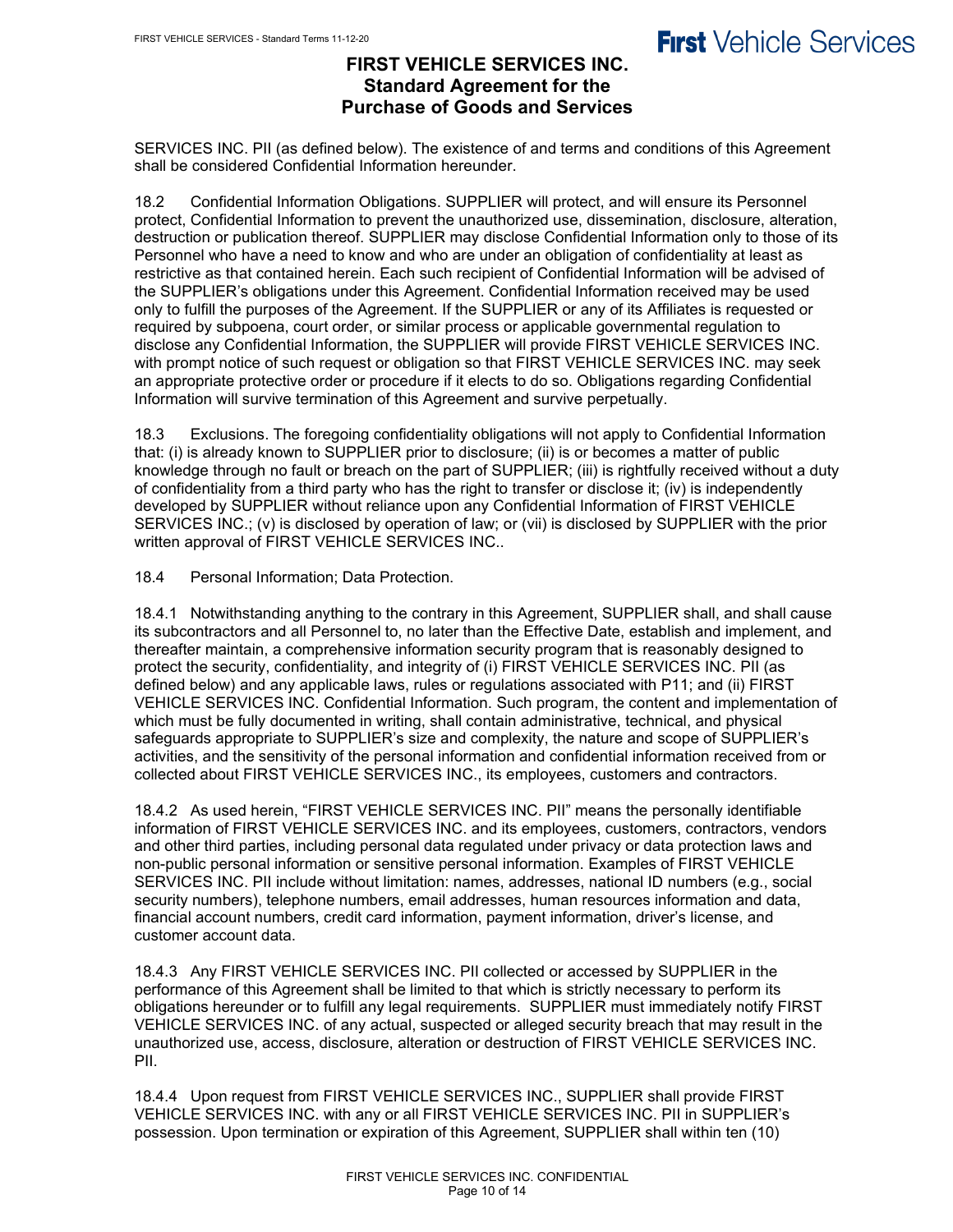## **FIRST VEHICLE SERVICES INC. Standard Agreement for the Purchase of Goods and Services**

calendar days thereafter, at FIRST VEHICLE SERVICES INC.'s sole discretion either (i) provide FIRST VEHICLE SERVICES INC. with all documents and materials (including any and all copies) containing FIRST VEHICLE SERVICES INC. PII, together with all other materials and property of FIRST VEHICLE SERVICES INC., which are in its possession or under its control or (ii) destroy all such specified documents and materials (including any and all copies in any and all formats) and provide FIRST VEHICLE SERVICES INC. with a certificate of destruction signed by an officer of SUPPLIER.

18.5 PCI Compliance. SUPPLIER acknowledges that SUPPLIER is responsible for, and shall take such steps as are necessary to protect, the security of FIRST VEHICLE SERVICES INC.'s and its customers' cardholder data in the possession or control of SUPPLIER in connection with providing Goods or services under this Agreement. SUPPLIER, its affiliates and their respective Personnel, as applicable, shall at all times comply, at its own cost, with the PCI Data Security Standards (PCI DSS) and any related laws, rules or regulations, and requirements for any work involving cardholder data as prescribed by the PCI Security Standards Council as the same may be amended from time to time.

### **19. FORCE MAJEURE**

Neither party shall be liable for any delays in performing its obligations hereunder (except for the obligation to pay money) if such delays arise, directly or indirectly, out of causes beyond the control of such party, including without limitation public disturbances, fires or acts of God.

### **20. PUBLICITY**

SUPPLIER shall obtain FIRST VEHICLE SERVICES INC.'s written approval before making publicity announcements regarding this Agreement, the Goods and Services supplied hereunder or using the name, trademarks, trade names or service marks which belong to FIRST VEHICLE SERVICES INC. or any other reference from which the name of FIRST VEHICLE SERVICES INC. can be inferred. SUPPLIER shall cause its Personnel to comply with this requirement.

### **21. CUMULATIVE REMEDIES**

All remedies of FIRST VEHICLE SERVICES INC. provided for herein are cumulative and shall be in addition to all other rights and remedies provided by law. The exercise of any right or remedy by FIRST VEHICLE SERVICES INC. hereunder shall not in any way constitute a cure or waiver of default hereunder or invalidate any act done pursuant to any notice of default, or prejudice FIRST VEHICLE SERVICES INC. in the exercise of any of its rights hereunder.

### **22. SET-OFF**

FIRST VEHICLE SERVICES INC. shall be entitled to set off any amount owing from SUPPLIER to FIRST VEHICLE SERVICES INC. or to any of FIRST VEHICLE SERVICES INC. Affiliate against any amount payable under this Agreement.

### **23. DISPUTED CHARGES**

FIRST VEHICLE SERVICES INC. may withhold payment of a disputed charge subject to good faith dispute provided that FIRST VEHICLE SERVICES INC. pays the undisputed portion of all charges in accordance with this Section, and reasonably cooperates with SUPPLIER's efforts to investigate and resolve the dispute. If the disputed charge is found to be an error, SUPPLIER shall issue a credit or reverse the amount incorrectly billed. If after a reasonable, good faith investigation, SUPPLIER determines that a disputed charge was billed correctly, SUPPLIER shall issue a new invoice, and payment shall be due from FIRST VEHICLE SERVICES INC. in accordance with Section above. If FIRST VEHICLE SERVICES INC. still disputes the charge, the parties will submit the dispute for negotiation pursuant to Section 32 below.

### **24. LIMITATION OF SUPPLIER ACTIONS**

All claims and actions of SUPPLIER against FIRST VEHICLE SERVICES INC. arising out of or relating to this Agreement shall be commenced within six (6) months from the occurrence of the facts giving rise to such claim or action, or such claim or action shall be deemed waived and forever barred.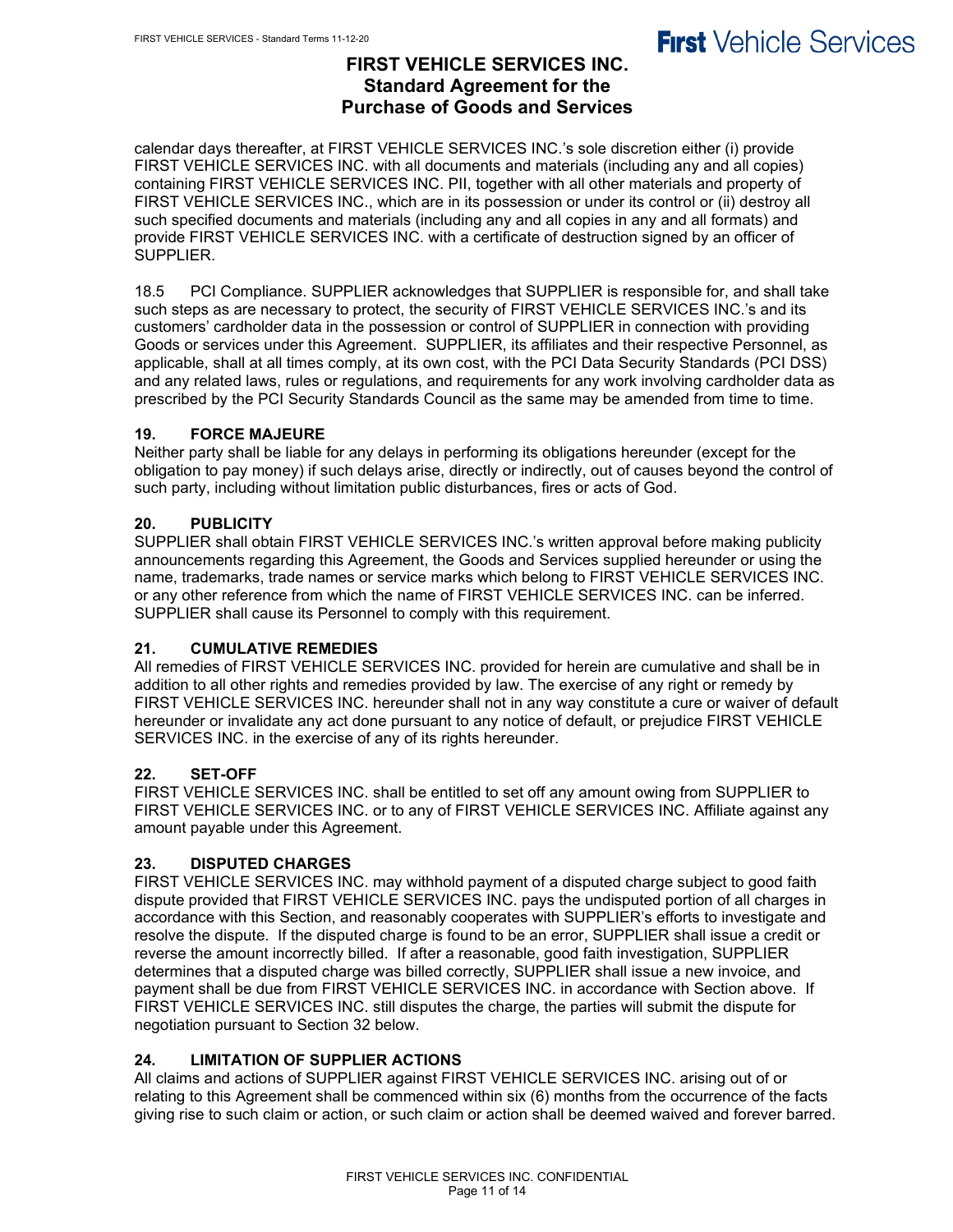## **FIRST VEHICLE SERVICES INC. Standard Agreement for the Purchase of Goods and Services**

### **25. ASSIGNMENT OF RIGHTS**

SUPPLIER shall not assign this Agreement, or assign any rights or delegate any obligations hereunder, without the prior written consent of FIRST VEHICLE SERVICES INC., not to be unreasonably withheld, and any attempted assignment or transfer without such consent shall be void at FIRST VEHICLE SERVICES INC.'s option. Subject to the preceding clause, this Agreement will be binding upon, inure to the benefit of and be enforceable by the parties and their respective successors and assigns.

### **26. NOTICES, CONSENTS AND APPROVALS**

Any notice required or permitted by this Agreement must be in writing and must be sent by facsimile, by nationally recognized commercial overnight courier, or mailed by United States registered or certified mail, addressed to the other party at the address below or to such other address for notice (or facsimile number, in the case of a notice by facsimile) as a party gives the other party written notice of in accordance with this Section. Any such notice will be effective as of the date of receipt:

If to FIRST VEHICLE SERVICES INC.:

FIRST VEHICLE SERVICES INC. 600 Vine Street, Suite 1400 Cincinnati, Ohio 45202 Attn: Legal Department

With a copy to Procurement Attention: Email: \_\_\_\_\_\_\_\_\_\_\_\_\_\_\_\_\_\_\_\_\_\_\_\_\_\_

If to SUPPLIER:

 $\mathcal{L}_\text{max}$  , which is a set of the set of the set of the set of the set of the set of the set of the set of the set of the set of the set of the set of the set of the set of the set of the set of the set of the set of \_\_\_\_\_\_\_\_\_\_\_\_\_\_\_\_\_\_\_\_\_\_ \_\_\_\_\_\_\_\_\_\_\_\_\_\_\_\_\_\_\_\_\_\_

 $\mathcal{L}_\text{max}$  , which is a set of the set of the set of the set of the set of the set of the set of the set of the set of the set of the set of the set of the set of the set of the set of the set of the set of the set of

### **27. COMPLIANCE WITH LAWS; SAFETY**

27.1 SUPPLIER shall, and shall cause its Personnel to, comply with all applicable laws, safety legislation, regulations, safety standards and all legally binding requirements of all federal, state and local governmental authorities applicable to either party's performance under this Agreement, including without limitation any industry-specific safety regulations and standards relating to the supply of the Goods and Services.

27.2 While performing any work or Services on premises owned or occupied by FIRST VEHICLE SERVICES INC., SUPPLIER shall, and shall cause its Personnel to, comply with all applicable workplace health and safety rules, policies and procedures and obey all reasonable instructions issued by FIRST VEHICLE SERVICES INC. authorized personnel. SUPPLIER shall give FIRST VEHICLE SERVICES INC. reasonable advance notice of visits to any FIRST VEHICLE SERVICES INC. location. Site safety rules will be made available to SUPPLIER on request.

#### **28. SEVERABILITY**

Any provision of this Agreement that is held by a court of competent jurisdiction to violate applicable law shall be limited or nullified only to the extent necessary to bring the Agreement within the requirements of such law.

### **29. NO WAIVERS, MODIFICATION**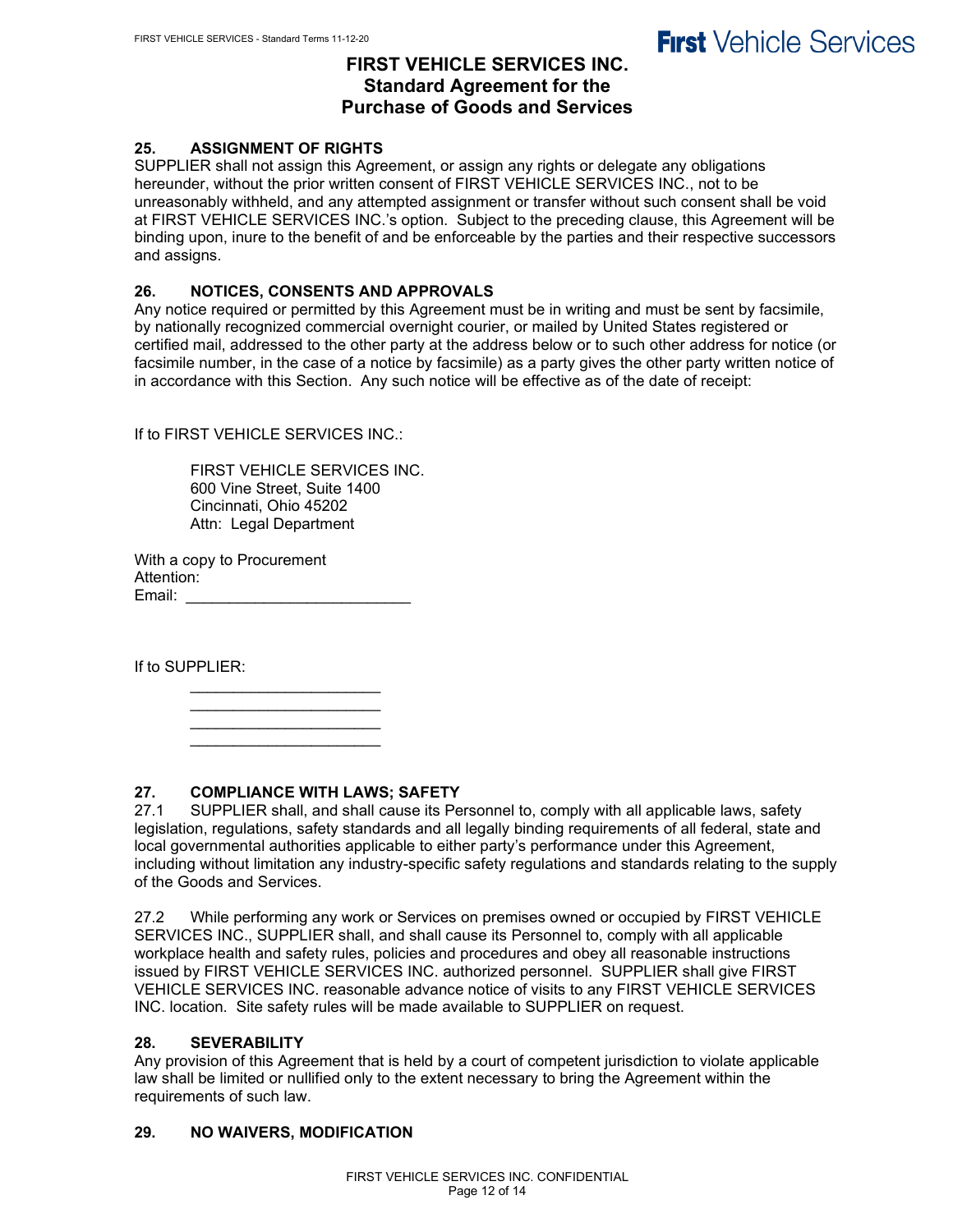## **FIRST VEHICLE SERVICES INC. Standard Agreement for the Purchase of Goods and Services**

Any waiver of any right or default hereunder shall be effective only in the instance given and will not operate or imply a waiver of any other or similar right or default on any subsequent occasion. No waiver, modification or amendment of this Agreement or of any provision hereof will be effective unless in writing and signed by the party against whom such waiver, modification or amendment is sought to be enforced.

## **30. GOVERNING LAW**

This Agreement and all claims arising out of this Agreement shall be governed by, enforced under and construed in accordance with the laws of the state of Ohio without giving effect to its choice or conflict of law provisions or rules and without reference to the UN Convention on Contracts for the International Sale of Goods.

## **31. VENUE AND JURISDICTION**

Each party hereby (a) agrees that any appropriate state or federal court located in Cincinnati, Ohio shall have exclusive jurisdiction over all claims, disputes or litigation arising out of this Agreement and the transactions contemplated hereby; (b) consents to submit to the exclusive jurisdiction of any appropriate state or federal court located in Cincinnati, Ohio for any litigation arising out of this Agreement and the transactions contemplated hereby; and (c) waives any objection to the laying of venue of any litigation arising out of this Agreement and the transactions contemplated hereby in the state or federal courts located in Cincinnati, Ohio.

### **32. DISPUTE RESOLUTION**

The parties shall negotiate in good faith in an attempt to resolve any dispute that may arise under this Agreement. Disputes that cannot be resolved by negotiation shall be submitted to mediation using a mutually agreed upon mediator. In the absence of an agreement on a mediator, each party shall select a temporary mediator and those mediators shall jointly select the permanent mediator. If mediation is not successful, the parties may pursue their remedies as they choose. Nothing in this Agreement shall be deemed to prevent the parties from agreeing in the future to submit a dispute to arbitration. Except where clearly prevented by the area in dispute, SUPPLIER agrees to continue performing its obligations under this Agreement while the dispute is being resolved unless and until this Agreement expires or is terminated in accordance herewith.

### **33. INDEPENDENT CONTRACTORS**

Except as may otherwise be mutually agreed by the parties and pre-approved in writing by FIRST VEHICLE SERVICES INC.'s Law Department, SUPPLIER and FIRST VEHICLE SERVICES INC. are independent contractors, and nothing in this Agreement shall be deemed to create any employment, partnership, joint venture, franchise or agency relationship between the parties or to authorize either party to enter into any commitment or agreement binding on the other party.

### **34. ENTIRE AGREEMENT**

This Agreement constitutes the entire agreement of the parties relating to the subject matter hereof and supersedes any other prior agreements and understandings between the parties, both oral and written, regarding such subject matter. No course of dealing, usage of trade or course of performance shall be relevant to explain or supplement any of the terms and conditions of this Agreement.

### **35. AMENDMENTS**

This Agreement may not be amended or modified except by a written amendment signed by authorized signatories of both parties.

### **36. LANGUAGE**

This Agreement has been executed and delivered in the English language and all documents or notices to be delivered pursuant to or in connection with this Agreement shall be in the English language or, if any such document or notice is not in the English language, accompanied by an English translation thereof, and the English language version of any such document or notice shall control for purposes hereof.